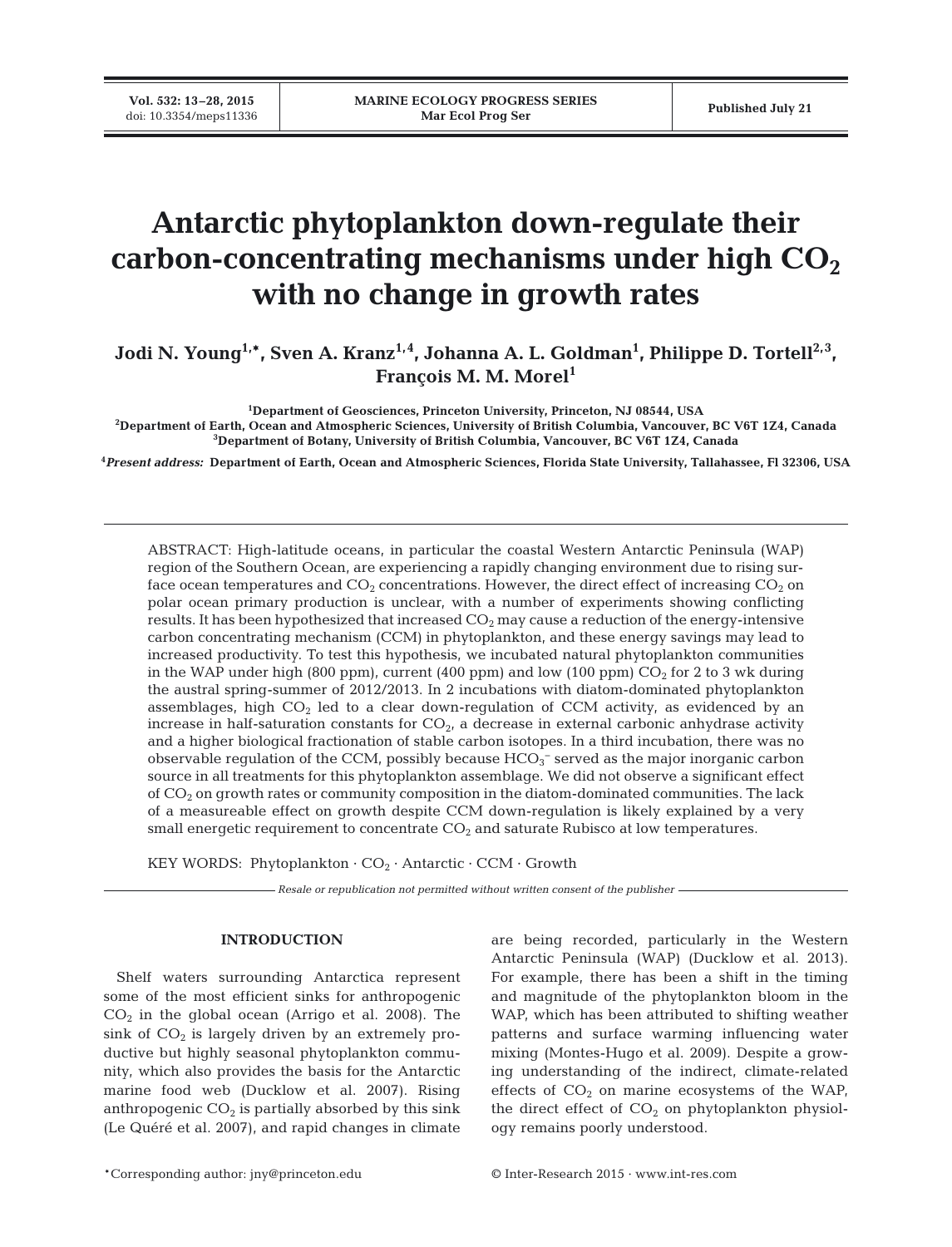The low  $CO<sub>2</sub>$  buffering capacity of the polar oceans (Egleston et al. 2010) suggests these regions may be particularly sensitive to anthropogenic increases in  $CO<sub>2</sub>$ . However,  $CO<sub>2</sub>$  concentrations in cold polar waters are already high relative to temperate regions due to the increased  $CO<sub>2</sub>$  solubility at cold temperatures (~25 µM at 0°C, air-equilibrated seawater). In addition, deep vertical mixing and upwelling of  $CO<sub>2</sub>$ rich deep water also leads to high  $CO<sub>2</sub>$  levels in polar waters, with early spring-time  $CO<sub>2</sub>$  concentrations along the WAP reaching ~30 µM, which is above the air-equilibrated value (Tortell et al. 2014). The high concentration of  $CO<sub>2</sub>$  in polar marine environments has led to the suggestion that photosynthesis is nearly  $CO_2$ -saturated via diffusion (Gleitz et al. 1996, Raven et al. 2002), though this has been contested (Riebesell et al. 1993). In addition, the enzyme responsible for carbon fixation, Ribulose 1,5 bisphosphate carboxylase oxygenase (Rubisco), has a lower half saturation constant for  $CO<sub>2</sub>$  (K<sub>C</sub>) at cold temperatures (15 µM at 0°C compared to 45 µM at 20°C in diatoms; Young et al. 2015), and this difference reduces the concentration of  $CO<sub>2</sub>$  required for saturation at the site of fixation. Despite the high  $CO<sub>2</sub>$  concentrations in high-latitude waters and the increased substrate affinity of Rubisco in polar marine phytoplankton, many phytoplankton from polar environments do possess carbon-concentrating mechanisms (CCM). These CCMs act to elevate  $CO<sub>2</sub>$  concentrations at the site of Rubisco through the combined use of active bicarbonate transport, carbonic anhydrase activity (to catalyze  $CO_2$  –  $HCO_3^-$  inter-conversion) and other components (for review, see Reinfelder 2011). Phytoplankton CCM activity has been clearly observed in polar marine waters (Cassar et al. 2004, Tortell et al. 2008b, 2010, Kranz et al. 2015) and in laboratory cultures of polar species (Mitchell & Beardall 1996, Trimborn et al. 2013). These CCMs are active at air-equilibrated seawater  $CO<sub>2</sub>$  concentrations and become increasingly important during phytoplankton blooms, when  $CO<sub>2</sub>$  concentrations can be reduced to as little as  $~6 \mu M$  (Tortell et al. 2014).

The operation of a CCM is an energy intensive process, with different CCM strategies requiring various energy inputs (Raven et al. 2014). The CCM of many Antarctic phytoplankton measured in the field (Cassar et al. 2004, Tortell et al. 2008a) and in culture (Trimborn et al. 2013) involve ATP-dependent, active uptake of  $HCO_3^-$  across membranes, which use 0.5 ATP per HCO<sub>3</sub><sup>-</sup> transported (Raven et al. 2014). It has been hypothesized that down-regulation of these energy intensive CCMs may liberate energy for growth (Giordano et al. 2005, Raven et al. 2011). In support of this hypothesis, incubation experiments have demonstrated increased primary production with increasing  $CO<sub>2</sub>$  in both the Antarctic (Tortell et al. 2008b, 2010, McMinn et al. 2014) and Arctic (Engel et al. 2012, Schulz et al. 2013).

It is unclear from laboratory experiments what is the mechanism whereby CCM down-regulation manifests as increased growth rates. Some studies have shown that acclimation at high  $CO<sub>2</sub>$  results in a decrease in photosynthetic machinery, including lower concentrations of chlorophyll *a* (chl *a)* (Sobrino et al. 2008) and Rubisco (Endo et al. 2015) per cell, while carbon fixation rates are maintained or increased, possibly due to enhanced photosynthetic efficiency at high  $CO<sub>2</sub>$  (Sobrino et al. 2008, Raven et al. 2011). In some cases, this increased photosynthetic efficiency only occurs under nutrient-limiting conditions, e.g. Fe limitation (Hopkinson et al. 2010). It has been shown in cyanobacteria that accumulation of carbohydrates under high CO<sub>2</sub> (i.e. high C:N) represses expression of photosynthetic genes (Woodger et al. 2005). However, other studies, including those of the Antarctic diatom *Chaetoceros brevis* showed little change in C:N, growth rates or the levels of chl *a* and Rubisco at high CO<sub>2</sub> (Boelen et al. 2011, Crawfurd et al. 2011). Furthermore, a study of 3 Antarctic diatoms and 1 Antarctic haptophyte species found  $CO<sub>2</sub>$ -dependent regulation of CCM components (e.g. carbonic anhydrase activity) did not necessarily correspond with an effect on growth (Trimborn et al. 2013).

In this study, we report results from a series of  $CO<sub>2</sub>$ incubations conducted throughout the austral spring and summer of 2012/2013 in the coastal WAP. Our incubation experiments captured a range of phytoplankton assemblages over the course of a large seasonal  $CO<sub>2</sub>$  cycle. Incubations were initiated early in the season prior to the peak of phytoplankton biomass (I), during an intense diatom bloom (II), 1 mo after the bloom (III) and late in the season (IV). We examined the response of phytoplankton assemblages to varying  $CO<sub>2</sub>$  (from 100 to 800 ppm) in terms of growth, community composition and their physiology, including CCM activity.

# **MATERIALS AND METHODS**

# **WAP sample collection and incubation setup**

Incubations were conducted 4 times over the austral spring/summer 2012/2013 at the Palmer Long-Term Ecological Research (LTER) Station along the WAP. Seawater for incubations was collected from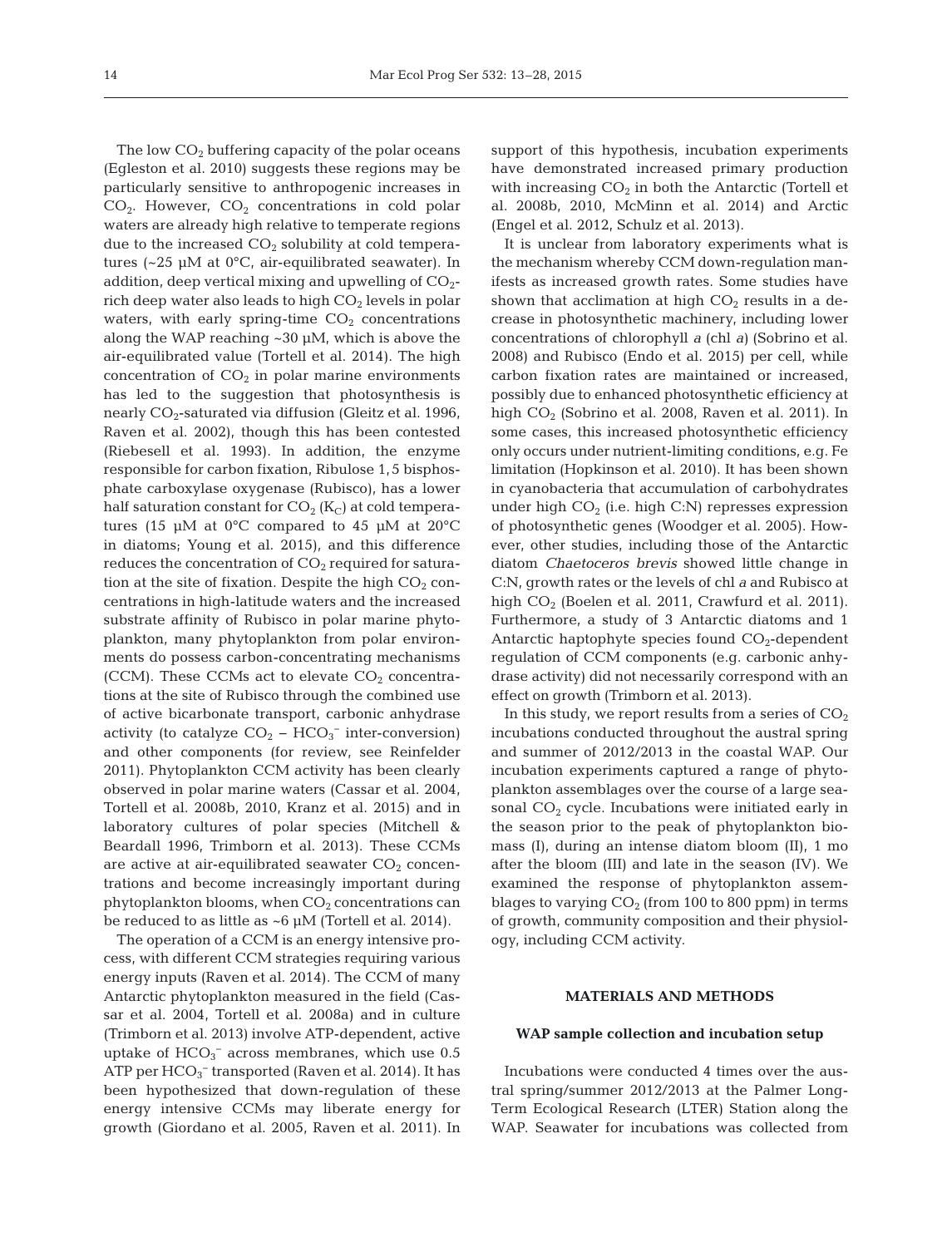LTER station B (64.7795° S, 64.0725° W) between late October 2012 and late March 2013 (Fig. 1). Water was pumped from a depth of 10 m into 20 l carboys using a monsoon pump (WSP-SS-80-NC, Waterra) deployed from a Zodiac. The collected water was stored under low light until returned to the station laboratories within ~1 h. Water was transferred to nine 4 l polycarbonate bottles and continuously bubbled in triplicate with the desired partial pressure of  $CO<sub>2</sub>$  (100, 400 and 800 ppm) in air delivered from commercially mixed standard tanks (Indura). Bottles were kept in on-deck incubators that were temperature controlled with circulating water drawn from 5 m depth and shaded using 1 layer of neutral density screening with 51.2% transmission (LEE filters). Surface irradiance (photosynthetically active radiation [PAR] between 400 and 700 nm) was obtained from meteorological sensors on the top of Palmer Station Laboratory. Over the course of the experiments, chl *a* and pH were measured daily and incubations were diluted twice during the 2 to 3 wk incubation with 0.2 µm filtered deep water (30 m) or surface water (10 m), to maintain exponential growth. The water used for dilution was collected at the same time as experimental water.

# **Measurements**

Measurements of chl *a* and pH were taken daily. Other measurements were taken just prior to the 2 dilutions or/and at the end of the incubation. These time-points will be referred to 'early', 'middle' and 'end' as indicated in Fig. S1 in the Supplement at www.int-res.com/articles/suppl/m532p013\_supp.pdf, along with the incubation length. The list of measurements collected at each time-point for each incubation is shown in Table S1 in the Supplement.

# Carbonate chemistry and nutrients

Total alkalinity (TA) and pH were measured as described by Kranz et al. (2015). TA was measured in 0.2 µm filtered, mercury chloride-treated samples by potentiometric titration (Brewer et al. 1986). Seawater pH was determined by both potentiometry and spectrophotometrically using Thymol Blue (Zhang & Byrne 1996) with good correlation between the 2 methods (slope = 1.004,  $R^2 = 0.98$ , n = 81). The carbonate system was calculated from TA, pH, temperature, salinity, phosphate and silicate using CO2Sys. Equilibrium constants were those of Mehrbach et al. (1973) as refitted by Dickson & Millero (1987). Macro-nutrients (dissolved inorganic nitrogen  $\text{[NO]}_3$ <sup>-</sup> and  $NO<sub>2</sub><sup>-</sup>$ ), silicate and phosphate) were measured according to Joint Global Ocean Flux Study (JGOFS) protocols (Knap et al. 1996).

#### Chl *a* and pigment concentrations

Chl *a* and pigment concentrations were measured in accordance with Goldman et al. (2015). Chl *a* was extracted from samples filtered onto glass fiber filters (GF/F) following at least 12 h in 90% acetone and measured in un-acidified and acidified samples using a fluorometer (10-AU, Turner Designs) (Welschmeyer 1994). Growth rates were determined during the early, middle and late phase of the incubations from the logarithmic increase in chl *a* over 4 to 6 d. Pigments were extracted from GF/F filtered samples, flash frozen in liquid nitrogen and quantified using HPLC analysis performed by the Estuarine Ecology Lab (University of South Carolina) following the method of Pinckney et al. (1998). The abundance of pigments was measured as  $\mu q l^{-1}$ , and the relative abundance of accessory pigments were calculated as % contribution of total accessory pigments.

# Particulate organic carbon (POC), nitrogen (PON) and  $\delta^{13}C_{\text{poc}}$

POC, PON and  $\delta^{13}C_{POC}$  were measured in the Princeton University isotope geochemistry lab following the method of Young et al. (2015). Samples for POC and PON were filtered onto pre-combusted 25 mm GF/F and acidified by fumigation with 6 N HCl overnight and dried at 60°C for 2 d. The whole filter was measured for POC, PON and  $\delta^{13}C_{\text{POC}}$  using an elemental combustion analyzer (Costech) coupled to an isotope ratio mass spectrometer (DeltaV Advantage, Thermo Scientific). Measurements were calibrated against the standard reference material, peach leaf (NIST 2157) (Becker 1990), which was run in triplicate after every 8 samples. C:N ratios were calculated on a mole-mole basis from POC and PON on the  $filtor$ 

 $\delta^{13}$ C of dissolved inorganic carbon ( $\delta^{13}$ C<sub>DIC</sub>) and the biological fractionation of stable carbon isotopes (εp)

Samples for  $\delta^{13}C_{\text{DIC}}$  were collected from the incubation bottles with a peristaltic pump. Each sample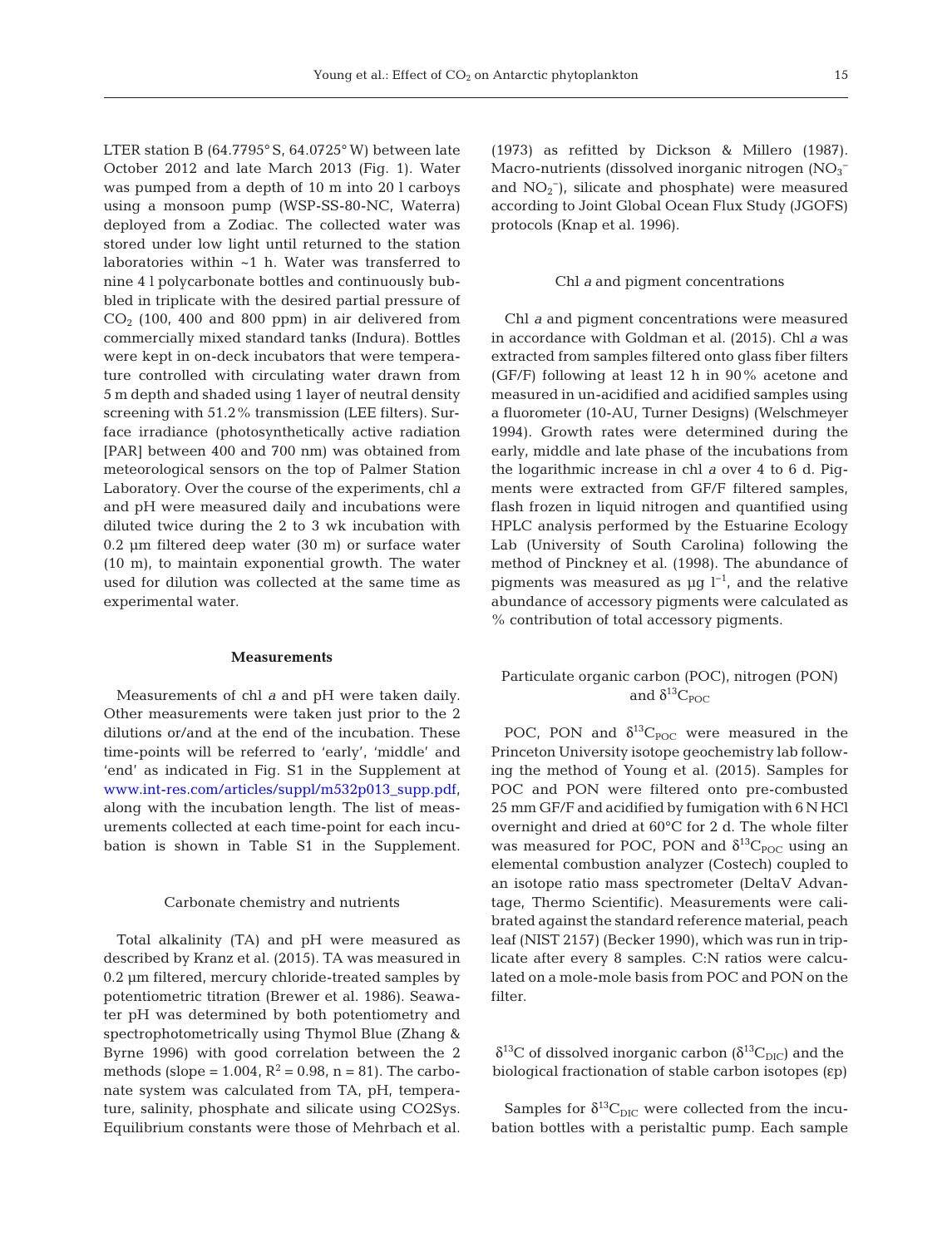

Fig. 1. Community and environmental conditions near shore at Palmer Station (Stn B), Western Antartic Peninsula (WAP), at 10 m depth during austral spring/summer 2012/2013. The timing of the 4 incubations I (orange), II (blue), III (red) and IV (green) are shown by vertical shading. (a) Concentrations of macronutrients:  $NO<sub>3</sub><sup>-</sup>$  (red circles), Si $O<sub>4</sub><sup>2-</sup>$  (green squares) P $O<sub>4</sub><sup>3-</sup>$  (blue triangles) and CO<sub>2</sub> (aqua diamonds). Temperature (T) in °C shown by grey-filled black circles connected with a dashed line. (b) Light availability over the growing season. Daily average PAR (µmol photons s<sup>−1</sup> m<sup>−2</sup>) is shown by black diamonds with a 4 point running average (black line). Day length in hours is shown by purple line. (c) Percentage abundance of the dominant 3 classes of phytoplankton groups: diatoms (red), *Phaeocystis* spp. (green) and cryptophytes (purple). (d) Chlorophyll *a* concentrations (Chl *a,* µg l−1, black squares) and chlorophyll normalized <sup>14</sup>C-based net carbon fixation rates (NC, µmoles C fixed µg<sup>-1</sup> chl *a* d<sup>-1</sup>, green diamonds)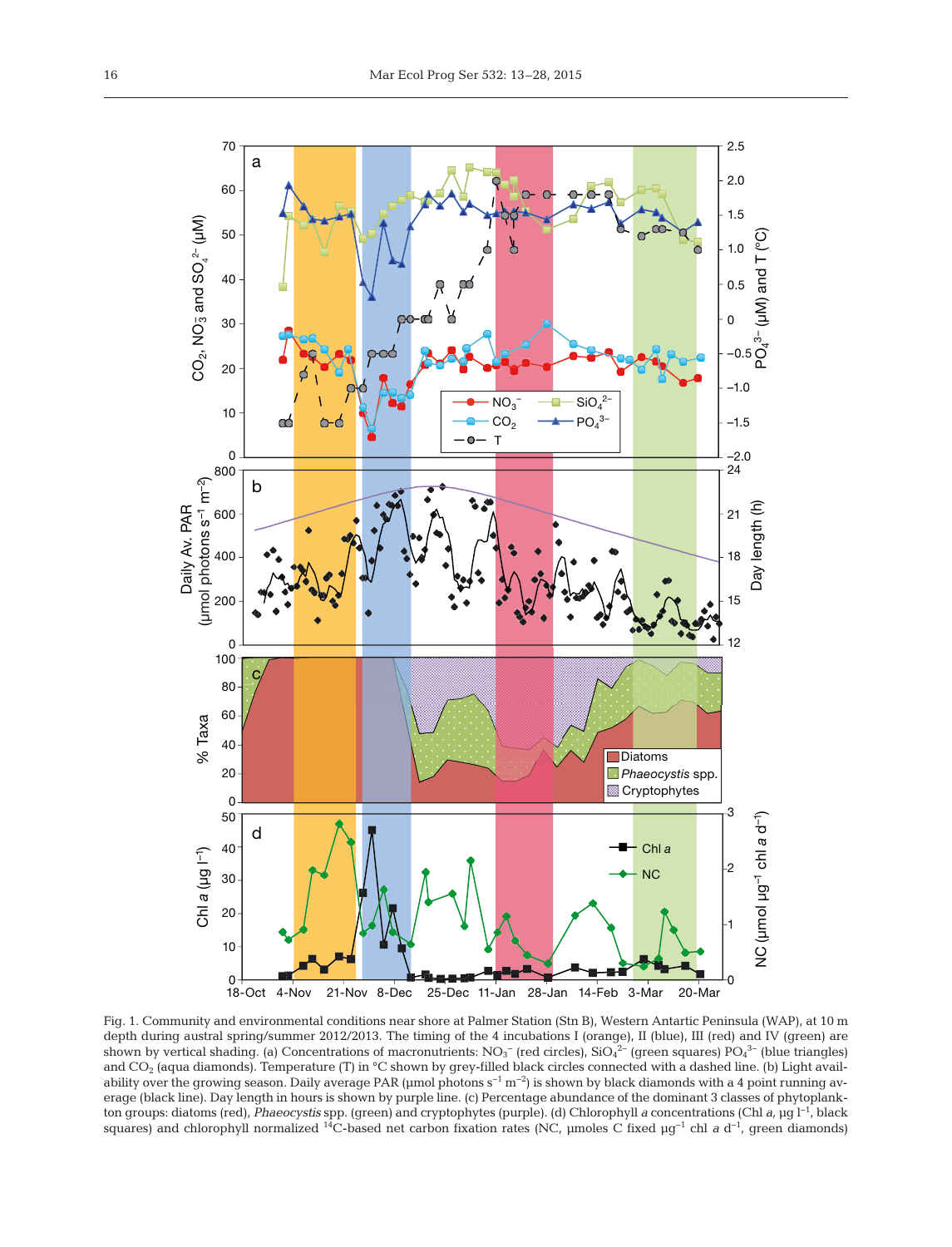was stored in a 16 ml borosilicate vial, spiked with 5 µl of saturated mercury chloride, capped with a Teflon coated rubber septum and stored at 2°C in the dark until analysis using a Carbon Isotope CRDS G2101-I (Picarro, Sunnyvale, CA). For the analysis, 10 ml of sample was transferred into a septumsealed,  $N_2$ -sparged serum bottle (240 ml). Then, 30 µl of concentrated  $CO<sub>2</sub>$ -free HCl was added to the sample to convert all DIC into CO<sub>2</sub>. After a 30 min equilibration time, the  $CO<sub>2</sub>$  of the headspace was measured by flushing dried  $CO_2$ -free air (50 ml min<sup>-1</sup>) through the bottle into the Carbon Isotope CRDS. The  $\delta^{13}$ C signal intensity was measured after a steady state was reached (~5 min). The accuracy of the measurement, validated using a calcite standard (IAEA NBS18 calcite standard  $5.014 \pm 0.035\%$ Vienna PeeDee Belemnite), averaged 4.9 ± 0.23‰ with a precision of  $\pm 0.31\%$ .  $\delta^{13}C$  of CO<sub>2</sub> ( $\delta^{13}C_{CO2}$ ) in the seawater samples was calculated from the isotopic mass balance as in Zhang et al. (1995) using  $\delta^{13}C_{\text{DIC}}$ , the concentrations of different inorganic carbon species and temperature-dependent equilibrium fractionation factors. Since the  $CO<sub>2</sub>$  in the mixed gas tanks had very low  $\delta^{13}$ C (ca. –30‰) compared to the ambient CO<sub>2</sub> in seawater (ca. -10‰), the  $\delta^{13}C_{CO2}$ within our incubations changed significantly over the course of the bubbling experiments. However, this did not have a large influence on εp as it only took ca. 1 d for the concentration of  $CO<sub>2(aq)</sub>$  in the bottles to match the tanks, whereas the biomass was sampled after at least 4 d of bubbling and the majority of the exponentially growing biomass is produced near the end of the incubation. εp was calculated from the  $\delta^{13}C_{CO2}$  and  $\delta^{13}C_{POC}$  using Eq. (1):

$$
\epsilon p = \frac{\delta^{13}C_{\text{CO}_2} - \delta^{13}C_{\text{POC}}}{1 + \frac{\delta^{13}C_{\text{POC}}}{1000}}
$$
(1)

#### Primary production

Primary production estimates based on  ${}^{14}C$  and  ${}^{18}O$ incubations were carried out as in Goldman et al. (2015). 18O incubation bottles (145 ml) were spiked with 125  $\mu$ l H<sub>2</sub><sup>18</sup>O (Medical Isotopes, 97.6%), for a final enrichment of +412.4‰, and incubated for 4 to 9 h during maximum daylight under similar growth conditions. All samples were transferred into flasks that had been previously poisoned and evacuated. The flasks were analyzed for  $dO_2/Ar$ ,  $d^{18}O$  and  $d^{15}N$ at Princeton University, within 6 mo, using a Delta Plus XP mass spectrometer (Thermo-Fisher Scientific) (Emerson et al. 1995). The change in  $O_2$  concentration in the bottle during the incubation gives net photosynthesis in the light  $(NP_L)$ , while the increase of  $[18O^{16}O]$  provides gross photosynthesis (GP). Net carbon fixation (NC) was measured by spiking 125 ml of culture with 5  $\mu$ Ci NaH<sup>14</sup>CO<sub>3</sub> and incubating for 24 h under similar growth conditions. 14Clabelled organic carbon was measured in filtered and acidified samples using a liquid scintillation counter (LSC 6500, Beckman-Coulter).

#### Half-saturation constants for  $CO_2$  (Km<sub>CO2</sub>)

Half-saturation constants for  $CO_2$  (Km<sub>CO2</sub>) of the community in the field were measured as performed by Tortell et al. (2010) and Kranz et al. (2015). Cells were concentrated by filtration on a 2 µm filter, resuspended in a  $CO<sub>2</sub>$ -free buffer (pH 8.0; HEPES 50  $\mu$ M), aliquoted into 1.5 ml tubes and spiked with varying concentrations of  $NAH^{14}CO_3$ . Carbon fixation during the 10 min incubation was determined by acidification of samples and measurement of 14C-labelled organic carbon using a liquid scintillation counter (LSC 6500, Beckman-Coulter). The  $CO<sub>2</sub>$ -dependent half-saturation constant for C fixation,  $\text{Km}_{\text{CO2}}$ , was calculated from least-squares estimates by fitting the data to a Michaelis-Menten hyperbolic equation. The standard error of the coefficient for  $\text{Km}_{\text{CO2}}$  was calculated for each curve fit. Only fits with p-values < 0.05 were included in the analysis.

#### Extracellular CA activity

Extracellular CA activity was measured according to Silverman (1982) by following  $^{18}$ O exchange between  $CO_2$  and  $HCO_3^-$  with a Quadrupole Mass Spectrometer (Pfeiffer Vacuum) connected to a temperature-controlled chamber via a gas permeable membrane (PTFE, 0.01 mm thick). The depletion of <sup>18</sup>O from aqueous <sup>13</sup>C<sup>18</sup>O<sub>2</sub> caused by the hydration and dehydration steps of  $CO<sub>2</sub>$  and  $HCO<sub>3</sub><sup>-</sup>$  was measured in the dark in a concentrated culture that was resuspended in HEPES buffered seawater (pH 8.0, 2°C). A more detailed method description can be found in Kranz et al. (2015).

#### Rubisco content

Rubisco content relative to total protein was measured as performed by Losh et al. (2013) and Young et al. (2015). Total protein was extracted from GF/F fil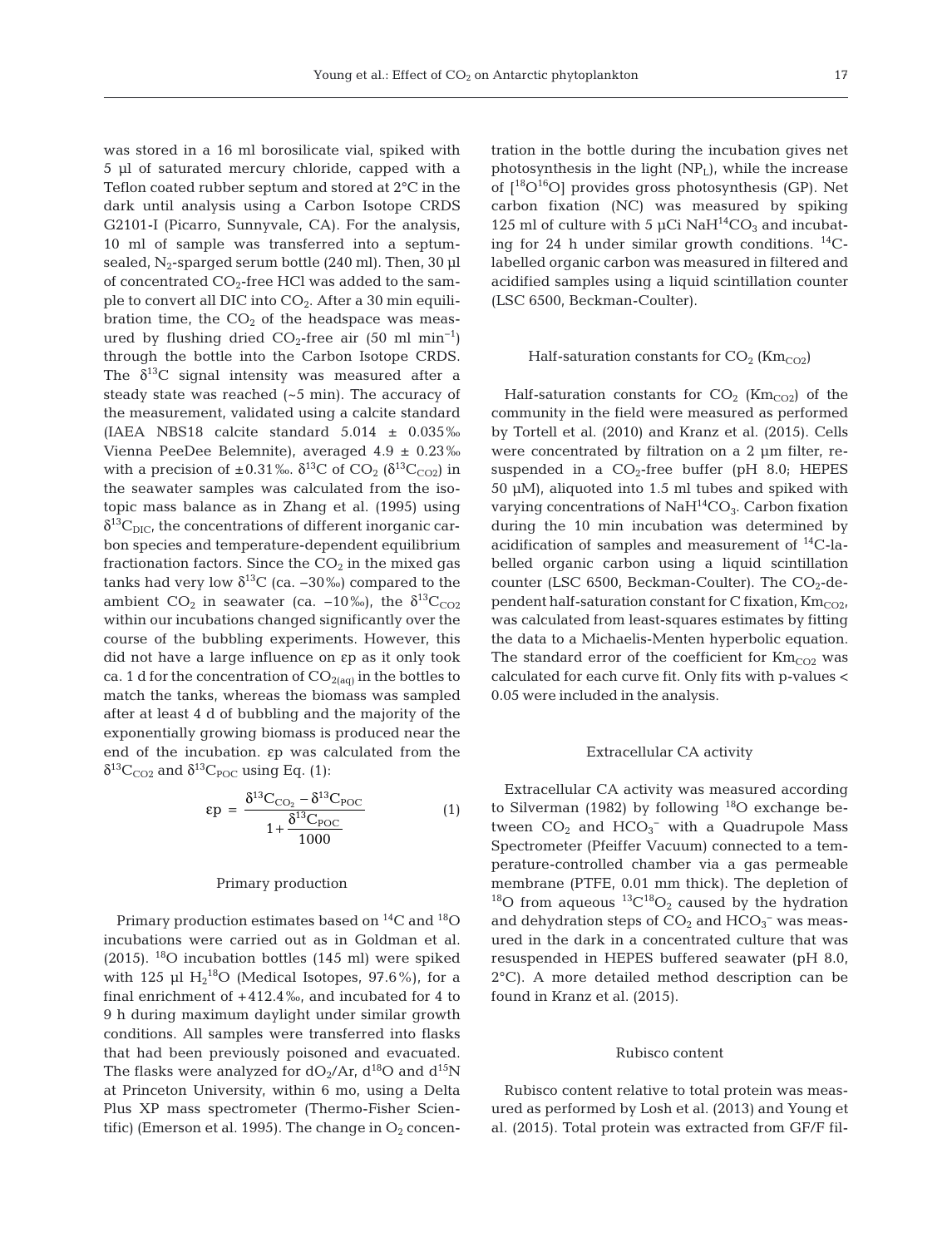tered cells in SDS buffer (50 mMTris-HCl, 2% SDS, 10% glycerol and 12.5 mM EDTA) and quantified using a BCA assay (Pierce, ThermoFisher Scientific). Rubisco content as a proportion of total protein was determined using quantitative western blots for the large subunit of Rubisco (RbcL) with global antibodies and standards (Agrisera) (Campbell et al. 2003). Concentrations of Rubisco protein were calculated from equimolar stoichiometry of the large and small (RbcS) subunit with molecular weights of 55 and 15 kDa, respectively (Baker et al. 1975). Note that our incubations contain a small presence of peridinincontaining dinoflagellates, which possess the form II Rubisco, which does not have a small subunit (Whitney et al. 1995), hence dinoflagellate Rubisco would be detected with our antibody but would produce error in our calculation by  $\sim$  5% at the most.

#### Statistical analyses

Analysis of statistical significance  $(p < 0.05)$  among the  $3 CO<sub>2</sub>$  treatments was conducted using 1-way ANOVA. Further analyses with ad-hoc tests (e.g. Tukey HSD) were not sensitive enough to detect significance due to the low sample size  $(n < 3)$  and the conservative nature of these tests.

# **RESULTS**

#### **The initial community and environment**

Our incubations were initiated by sampling water from 10 m depth over the austral spring/summer to capture the range of community composition and environmental conditions during the growing season (Fig. 1; see also Tortell et al. 2014, Goldman et al. 2015, Kranz et al. 2015, Young et al. 2015). The first incubation (I) was initiated early in the season just after the sea ice had melted in late October. At the initiation of this incubation, water temperature was ca.  $-1^{\circ}$ C, nutrients and CO<sub>2</sub> were high (e.g.  $NO_3^-$  was 23 µM and  $CO_2$  was ~27 µM), and the community was composed principally of diatoms. The second incubation (II) was initiated at the beginning of an intense diatom bloom late November to early December, when nutrient and  $CO<sub>2</sub>$  drawdown was already apparent (10 µM drawdown for  $NO_3^-$  and 11 µM for  $CO<sub>2</sub>$ ) and water temperature was ca. –1 to 0°C. Incubation 3 (III) was initiated 1 mo after the bloom terminated in mid-January. The termination of the bloom was probably due to an increase in grazers, as well as a deep-water entrainment event (Tortell et al. 2014), which lead to a replenishment in surface macronutrients and  $CO_2$  concentrations (21  $\mu$ M NO<sub>3</sub><sup>-</sup> and 20  $\mu$ M  $CO<sub>2</sub>$ ). Following the bloom crash, phytoplankton biomass remained low and consisted of a mixed population of cryptophytes, diatoms and *Phaeocystis* spp.

We also conducted a fourth incubation (IV) late in the season (26 February to 19 March). The initial phytoplankton community was very similar to Incubation III but there was significantly lower light availability (for example, the day-length and daily maximum of PAR at the initiation of Incubations III and IV were 18 h and 12 h and 1800 and 650 µmol photons  $s^{-1}$  m<sup>-2</sup>, respectively). The results of Incubation IV were very different to the other incubations and difficult to explain (e.g. very high  $\delta^{13}$ C content of the biomass). For reasons that are not clear, we were also unable to get good replication for the CCM parameters. For these reasons, results from Incubation IV are not discussed within the main text. Rather, we present the results of this incubation experiment in the supplement and discuss potential factors (e.g. mixotrophy) that may have been at play.

#### **Carbonate chemistry in the bottles**

The pH measured in the various incubations was ~8.5, 8.0 and 7.8 at 100 ppm, 400 ppm and 800 ppm, respectively. Along with measured alkalinity, this resulted in  $CO<sub>2(aq)</sub>$  concentrations near the target values of 5 µM at 100 ppm, 25 µM at 400 ppm and 45 µM at 800 ppm (Fig. S2 and Table S2 in the Supplement).  $CO<sub>2(aq)</sub>$  concentrations varied somewhat around these target values as a result of changes in bubbling in tensity and  $pCO<sub>2</sub>$  variability among the compressed gas cylinders  $(\pm 20\%$  of target value). The process of diluting the incubations with filtered water also led to short-lived perturbations in the carbonate system of the sampling bottles. During Incubation III, there was a drop in  $CO_{2(aq)}$  just prior to the final sampling, which may have been due to insufficient bubbling rates. As expected, total dissolved inorganic carbon (DIC) changed little between treatments, only in creasing ~1.2-fold between 100 and 800 ppm.

# **Community composition and pigments**

The initial composition from the field was predominately diatom-dominated for the inoculation of Incubations I and II and a mixture of diatoms, cryptophytes and *Phaeocystis* spp. for the inoculation of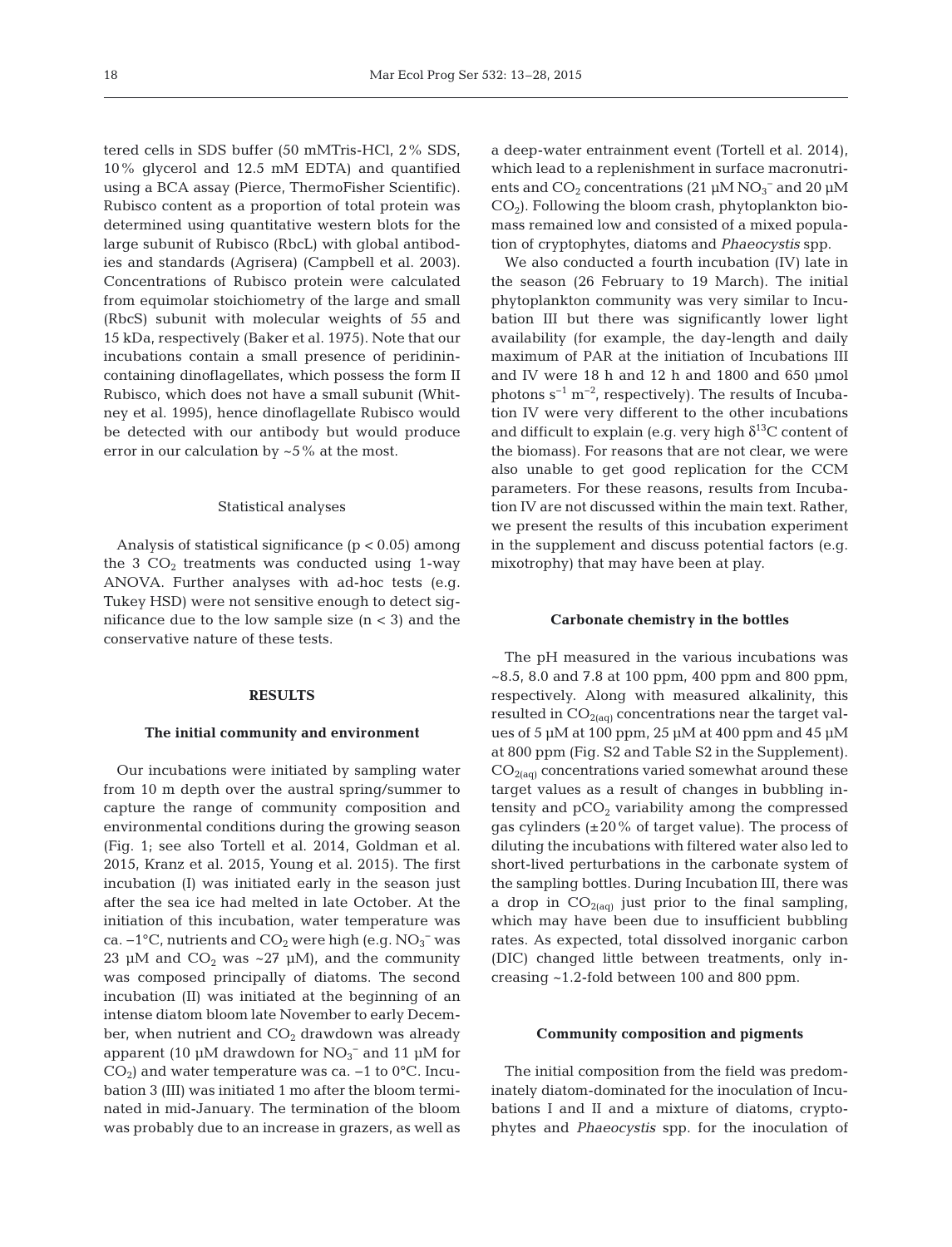Incubation III (Fig. 1; Goldman et al. 2015). Phytoplankton below 2 µm in size were a negligible contribution to the communities. The community com position shifted over the course of the 2 to 3 wk incubations, as indicated by accessory pigments



Fig. 2. Relative abundance of accessory pigments (as % w/w of contribution) in each bottle at the end of Incubations I to III: peridinin (Perid); fucoxanthin (Fuco); 19'hexanoyloxyfucoxanthin (19'Hex); prasinoxanthin (Prasino); violaxanthin (Viola); diadinoxanthin (Diad); alloxanthin (Allox); diatoxan thin (Diat); chlorophyll *b* (Chlb); chlorophyll *a* allomer (Chla allo); chlorophyll *a*' (Chla'); β-carotene (B-Caro)

(Fig. 2). In all 3 incubations,  $CO<sub>2</sub>$  treatment had almost no effect on community composition, with the exception of Incubation II, in which peridinin, an indicator pigment for dinoflagellates, was present only at low  $CO<sub>2</sub>$ . The large contribution of fucoxanthin in Incubations I and II suggest a diatom-dominated community, whereas Incubation III had an increased abundance of peridinin and 19' hexanoyloxyfucoxanthin, along with fucoxanthin, suggesting a much more mixed community of diatoms, dinoflagellates and *Phaeocystis* spp. Alloxanthin, a diagnostic pigment for cryptophytes, was low in all incubations and suggests that the initial cryptophyte community in Incubation III did not take well to bottle incubations. There was also a high ratio of diatoxanthin:diadinoxanthin in Incubation I compared to Incubations II and III. Diatoxanthin is a photoprotective pigment and suggests the community may have been high-light stressed in Incubation I (Brunet et al. 1993). Microscopic analysis of the phytoplankton community at the end of Incubation II confirmed the dominance of diatoms and that there was no noticeable difference in composition or size between  $CO<sub>2</sub>$ treatments (see Fig. S3 in the Supplement at www. intres.com/articles/suppl/m532p013\_supp.pdf). Microscopic analysis was not done for Incubations I and III, thus a change in species composition or size with CO2 cannot be completely discarded.

# **Cellular content and primary production rates**

The concentrations of dissolved  $CO<sub>2</sub>$ , dissolved N (NO3 <sup>−</sup> + NO2 −), particulate organic carbon (POC), particulate nitrogen (PN) and chl *a* are shown along with the subsequent ratios (POC:PN, POC:chl *a*, PN:chl *a*) in Table 1.  $CO<sub>2</sub>$  concentrations had little effect on POC:PN in all 3 incubations. At the time of harvest, dissolved nitrogen concentrations in Incubations I and II were very low and likely to be limiting. Dissolved N in Incubation III remained high and resulted in a higher PN:chl *a* compared to Incubations I and II. The availability of dissolved N seemed to exert a greater influence on POC:PN ratios of the biomass than  $CO<sub>2</sub>$ , with Incubations I and II having ratios much higher (~7 to 8) than observed in Incubation III or in the field (~5; Young et al. 2015). Our results are similar to those of Losh et al. (2012) from the California current, who also found that N limitation had a much stronger influence than  $CO<sub>2</sub>$  on POC:PN in phytoplankton.

There was no trend of chl *a* concentrations with  $CO<sub>2</sub>$ throughout Incubations I and II (no shift in POC: chl *a*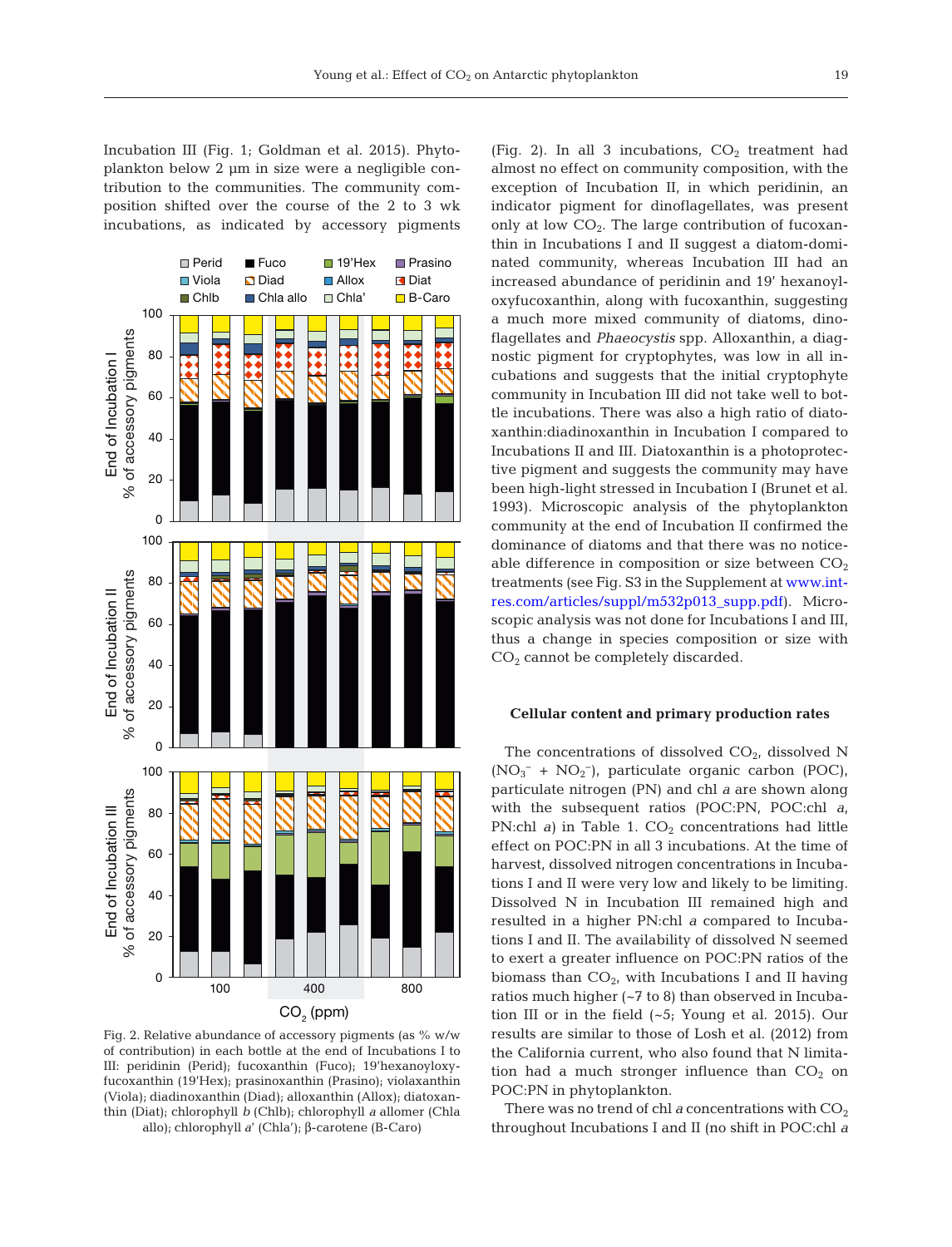| able 1. Concentrations of dissolved CO <sub>2</sub> (µM), dissolved inorganic nitrogen (NO <sub>3</sub> <sup>-</sup> + NO <sub>2</sub> <sup>-</sup> ), particulate nitrogen (PN<br>norophyll a (Chl a), particulate organic carbon (POC) and subsequent ratios for each incubation (I, II, III) at each pC(<br>treatment. Samples were taken at the end of Incubations I and II, and early in Incubation III |     |                 |                   |                |                |                 |               |                 |                    |  |
|--------------------------------------------------------------------------------------------------------------------------------------------------------------------------------------------------------------------------------------------------------------------------------------------------------------------------------------------------------------------------------------------------------------|-----|-----------------|-------------------|----------------|----------------|-----------------|---------------|-----------------|--------------------|--|
| pCO <sub>2</sub>                                                                                                                                                                                                                                                                                                                                                                                             |     | CO <sub>2</sub> | $NO_3^- + NO_2^-$ | $PN 1^{-1}$    | Chl $aI^{-1}$  | POC $1^{-1}$    | POC:PN        | $PN:$ chl a     | POC:chl $\epsilon$ |  |
| (ppm)                                                                                                                                                                                                                                                                                                                                                                                                        |     | $(\mu M)$       | (uM)              | $(\mu M)$      | (nM)           | $(\mu M)$       | mol:mol       | mol:mmol        | mol:mmol           |  |
|                                                                                                                                                                                                                                                                                                                                                                                                              | 100 | $5.1 \pm 0.1$   | $0.3 \pm 0.1$     | $19.4 \pm 1.4$ | $25.7 \pm 1.5$ | $148 \pm 7.9$   | $7.6 \pm 0.2$ | $0.76 \pm 0.01$ | $5.8 \pm 0.1$      |  |
|                                                                                                                                                                                                                                                                                                                                                                                                              | 400 | $24.1 \pm 0.7$  | $0.3 \pm 0.3$     | $18.5 \pm 0.9$ | $23.3 \pm 0.8$ | $150.7 \pm 8.1$ | $8.2 \pm 0.2$ | $0.79 \pm 0.01$ | $6.5 \pm 0.2$      |  |

Table 1. Concentrations of dissolved CO<sub>2</sub> (µM), dissolved inorganic nitrogen (NO<sub>3</sub> itrogen (PN), chlorophyll *a* (Chl *a*), particulate organic carbon (POC) and subsequent ratios for each incubation (I, II, III) at each pCO<sub>2</sub>

 $800 \quad 40.1 \pm 1.0 \quad 0.2 \pm 0.2 \quad 18.5 \pm 1.2 \quad 26.9 \pm 1.1 \quad 148.0 \pm 10.0 \quad 8.0 \pm 0.1 \quad 0.69 \pm 0.06 \quad 5.5 \pm 0.5$ II  $100 \quad 6.0 \pm 1.0$   $0.0 \pm 0.01$   $14.8 \pm 0.4$   $26.2 \pm 2.1$   $93.4 \pm 4.9$   $6.3 \pm 0.3$   $0.57 \pm 0.04$   $3.6 \pm 0.1$  $400 \quad 27.0 \pm 4.3 \quad 0.3 \pm 0.3 \quad 16.6 \pm 0.5 \quad 27.7 \pm 2.1 \quad 100.7 \pm 6.2 \quad 6.1 \pm 0.1 \quad 0.6 \pm 0.1 \quad 3.7 \pm 0.5$  $800 \quad 53.4 \pm 2.5$   $1.8 \pm 2.1$   $15.7 \pm 2.9$   $25.4 \pm 4.3$   $84.7 \pm 28.3$   $5.3 \pm 0.8$   $0.62 \pm 0.04$   $3.3 \pm 0.6$ III  $100$   $5.6 \pm 0.1$   $17.1 \pm 1.6$   $5.5 \pm 1.0$   $2.7 \pm 0.8$   $29.1 \pm 5.4$   $5.3 \pm 0.1$   $2.08 \pm 0.32$   $11.0 \pm 1.6$  $400 \quad 25.8 \pm 0.8$   $15.3 \pm 0.8$   $7.1 \pm 0.2$   $4.8 \pm 0.9$   $39.6 \pm 1.9$   $5.6 \pm 0.1$   $1.50 \pm 0.24$   $8.4 \pm 1.3$  $800 \quad 47.1 \pm 7.4 \quad 14.0 \pm 2.9 \quad 8.0 \pm 1.8 \quad 7.4 \pm 4.1 \quad 44.2 \pm 10.1 \quad 5.6 \pm 0.1 \quad 1.21 \pm 0.34 \quad 6.7 \pm 1.9$ 

or PN:chl *a*; Table 1, Fig. S4 in the Supplement). However, early in Incubation III, we observed an increase in chl *a* content with  $CO<sub>2</sub>$  (resulting in a lower ratio of both PN:chl *a* and POC:chl *a)*. In Incubation III, there was a significant shift in community composition over the incubation, and it is likely that the early sampling represents a transitioning community. It is uncertain whether the trend of increased chl *a* content at high CO2 persisted throughout Incubation III.

There was little influence of  $CO<sub>2</sub>$  on primary production based on rates of oxygen evolution and carbon fixation (Fig. 3). Rates of oxygen evolution in the light (4 to 9 h incubation), as determined by the change in  $O_2$  concentration (net photosynthesis in the light  $[NP_L]$ ) and the production of  ${}^{18}O_{16}O$  (gross photosynthesis [GP]), were similar in all incubations and  $CO_2$  treatments (~0.2 to 0.3 µmol  $O_2$  µg<sup>-1</sup> chl *a*  $h^{-1}$ ), and a very high ratio of NP<sub>L</sub>:GP was found (~0.9)  $\pm$  0.15). These values are consistent with those found at Palmer Stn B during the diatom bloom (Goldman et al. 2015). In Incubation III only, there was slightly lower GP and  $NP<sub>L</sub>$  under high (800 ppm)  $CO<sub>2</sub>$  as determined by 1-way ANOVA (GP:  $F_{2,6} = 7.475$ , p = 0.041; NP<sub>L</sub>:  $F_{2.6}$  = 7.182, p = 0.02). Net primary production based on 24 h carbon fixation was also similar across all incubations and  $CO<sub>2</sub>$  treatments. However, there was a statistically significant difference in Incubation I  $(F_{2,6} = 7.847, p = 0.021)$ , where carbon fixation slightly increased at high  $CO<sub>2</sub>$  (800 ppm).

# **Growth rates**

Despite the slight effects of high  $pCO<sub>2</sub>$  (800 ppm) on short-term primary production rates in some incubations, we did not observe any difference in phytoplankton growth rates. Growth rates, determined via exponential increases in chl *a* over 4 to 6 d, and the end of the incubations, after a ~2 wk acclimation to  $CO<sub>2</sub>$  treatment, were largely unaffected by  $CO<sub>2</sub>$  concentrations (Fig. 4a). In Incubations II and III, an increase in growth rates was observed over the course of the incubation (see Fig. S5 in the Supplement), probably indicating adaptation to bottle conditions. The maximum growth rates we observed in the incubation bottles (~0.5  $d^{-1}$ ) were similar to rates found in the spring diatom bloom at Stn B. We did observe a trend of increased growth rates with  $CO<sub>2</sub>$  early in Incubation III (Fig. S5c), but this is probably an artifact due to increasing chl  $a$  content per cell with  $CO<sub>2</sub>$ . This trend was not maintained: by the middle and end of Incubation III, there was no correlation between  $CO<sub>2</sub>$ concentrations and chl *a-*derived growth rates.

#### **CO2 and the carbon concentrating mechanism (CCM)**

While there was no influence of  $CO<sub>2</sub>$  on growth rates, we did observe a phytoplankton community response to  $CO<sub>2</sub>$  in terms of the regulation of their CCM. Measured parameters for CCM regulation included the half-saturation constant for  $CO_2$  (Km<sub>CO2</sub>), external carbonic anhydrase (eCA) activity and the biological fractionation of  ${}^{13}C$  (εp).

Half-saturation constants for cellular carbon fixation ( $Km_{CO2}$ ) were calculated from the generation of a Michaelis-Menten curve based on 10 min incubations of concentrated cells resuspended in buffered seawater pH 8.0 over a range of <sup>14</sup>C labeled DIC concentrations. In addition, the  $CO<sub>2</sub>$  saturation state of the cells (i.e. the rate presented as a percentage of the  $CO_2$ -saturated maximum rate) was derived from the Michaelis-Menten curve and the measured  $CO<sub>2</sub>$ concentration within each bottle. In Incubations I and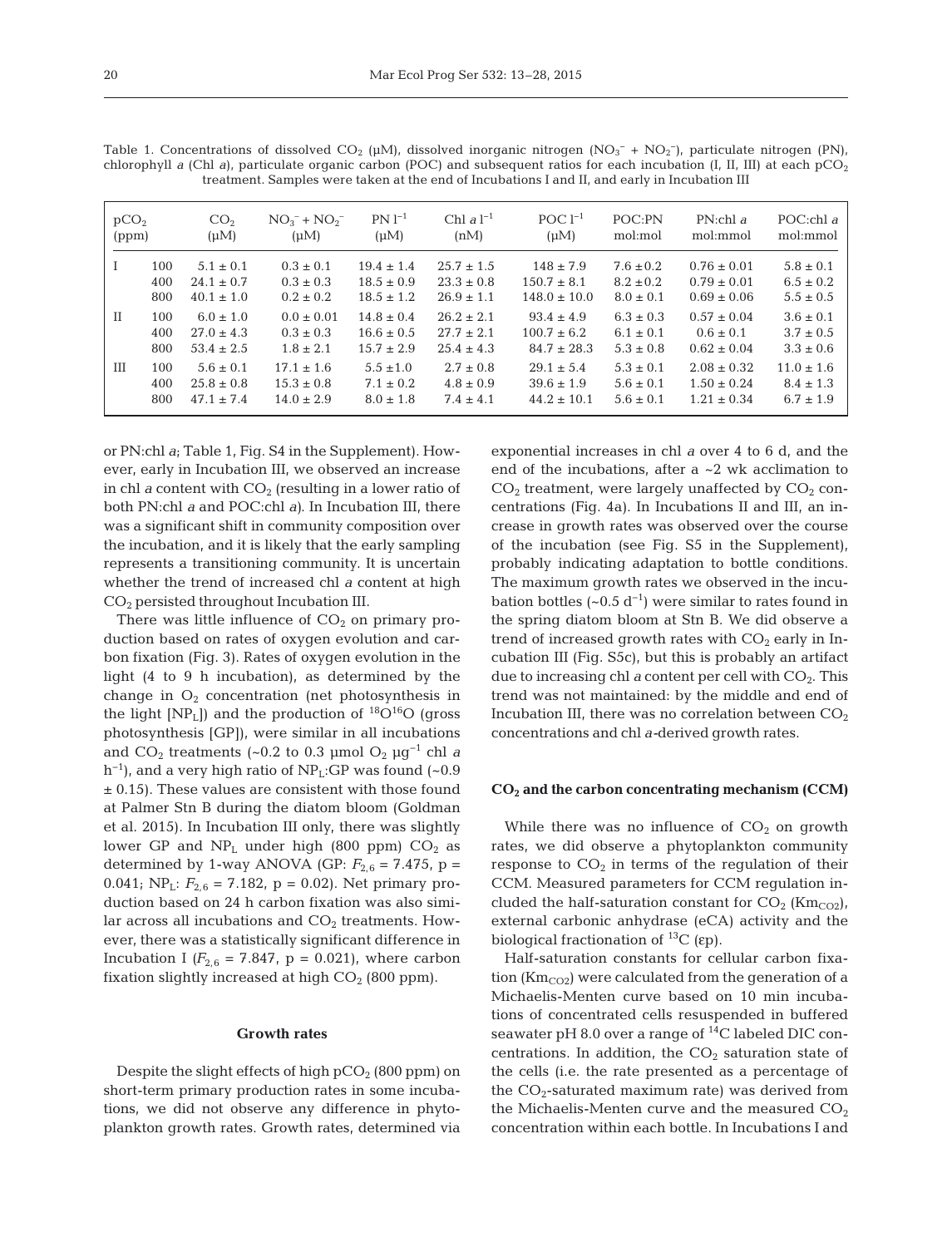

Fig. 3. Rates of short-term primary production. Net 14C fixation (NC) over 24 h (open, dotted bar) at the end of Incubations (a) I, (b) II and (c) III. Net (NP, striped bar) and gross (GP, filled bar) oxygen production in the light (4 to 9 h), as determined through the change in  $O_2$  concentration and production of <sup>18</sup>O<sup>16</sup>O, respectively. Due to sampling constraints, NP and GP for Incubation II were taken early in the incubation, whereas measurements from I and III were taken at the end. Error bars denote standard deviation from 3 biological replicates. \*statistically significant difference  $(p < 0.05)$  using a 1-way ANOVA

II, which were dominated by diatoms, the  $\text{Km}_{\text{CO2}}$  was strongly positively correlated with  $pCO<sub>2</sub>$  (Fig. 4b; see Fig. S6 in the Supplement for curve fits to the  $^{14}C$ data). In these experiments, cells maintained >80% saturation of C fixation across all  $pCO<sub>2</sub>$  treatments (Fig. 4c). This result is consistent with the measured saturation states of the natural community at Stn B during the field season (Kranz et al. 2015). In contrast with Incubations I and II, the  $Km_{CO2}$  calculated for phytoplankton assemblages during Incubation III did not vary systematically with  $pCO<sub>2</sub>$  treatments. The corresponding calculated  $CO<sub>2</sub>$  saturation state of the cells was <50% at the time of sampling in the low  $CO<sub>2</sub>$  treatment. This is highly unlikely since growth rates and carbon fixation rates are similar to the other incubations, and the data are most simply explained by considering that  $HCO<sub>3</sub><sup>-</sup>$  was an important source of inorganic carbon for fixation by the cells in all treatments. Within the bottle incubations,  $\text{HCO}_3^-$  was abundant and varied little among  $CO<sub>2</sub>$  treatments. Calculating the degree of saturation of the cells using the DIC concentration in the bottle rather than  $CO<sub>2</sub>$ yields saturation >80% in all 3 cases (Table 2).

We also measured the activity of external carbonic anhydrase (eCA), an important component of the CCM that catalyzes the inter-conversion between  $HCO_3^-$  and  $CO_2$  immediately outside the cell. eCA activity in Incubation I and II decreased markedly with increasing  $CO<sub>2</sub>$  In contrast, eCA activity in Incubation III exhibited no significant change across the  $pCO<sub>2</sub>$  treatments (Fig. 5a). The lack of  $CO<sub>2</sub>$ dependent eCA regulation in Incubation III mirrors what we observed with  $\text{Km}_{\text{CO2}}$ .

The biological fractionation of stable carbon isotopes (εp) also showed a positive correlation with  $CO<sub>2</sub>$  with an increase of up to 10‰ from 100 to 800 ppm (Fig. 5b; for raw data on  $\delta^{13}$ <sub>CO2</sub>,  $\delta^{13}$ <sub>POC</sub> and  $\epsilon$ p, see Table S3 in the Supplement). This result is consistent with field observations during the large spring diatom bloom where the strong drawdown of  $CO<sub>2</sub>$  resulted in low  $\varepsilon$ p and low  $\text{Km}_{\text{CO2}}$  compared to those measured in the pre-bloom diatoms (Kranz et al. 2015). An increase in  $\epsilon$  at high  $CO<sub>2</sub>$  can indicate a decrease in the proportion of  $HCO_3^-$  used as an inorganic carbon source, since  $HCO_3^-$  is ~10‰ heavier than  $CO_2$  (Sharkey & Berry 1985). Alternatively, it can indicate replenishment of isotopic equilibrium of the intracellular carbon pool, which can be achieved via higher external  $CO<sub>2</sub>$  concentrations or increased gross  $CO<sub>2</sub>$  fluxes across membranes (Keller & Morel 1999, Hopkinson et al. 2011).

We found no correlation between Rubisco content and  $CO<sub>2</sub>$  in any of the incubations. However, we ob-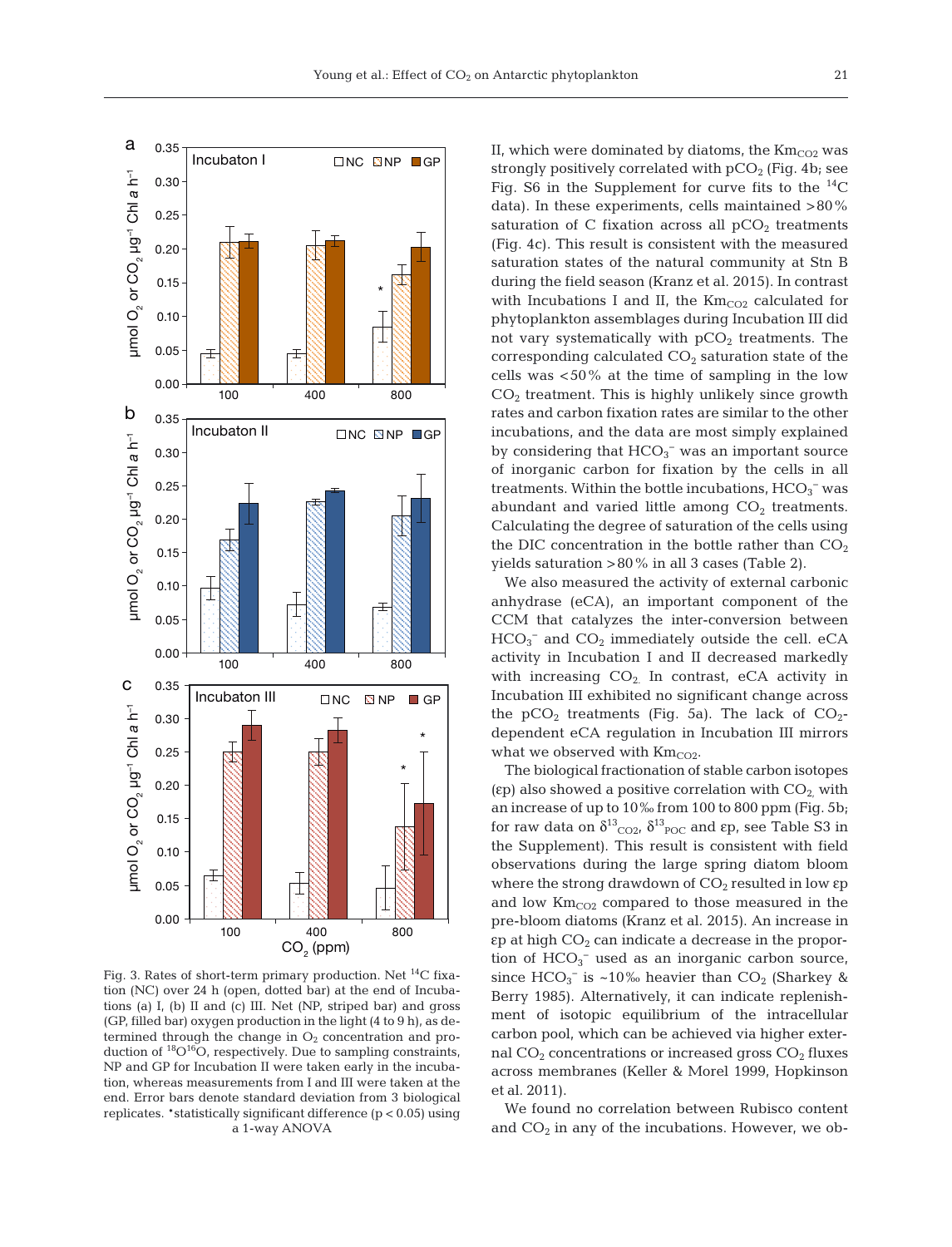

Fig. 4. The effect of treatments of low (100 ppm, open dotted bar), ambient (400 ppm, striped bar) and high (800 ppm, filled bar)  $CO<sub>2</sub>$  measured at the end of Incubations I, II and III on (a) growth rates  $(d^{-1})$  based on the exponential increase of chlorophyll *a* ( $\mu$ g l<sup>-1</sup>) over ~5 d, (b) the half saturation constant for  $CO<sub>2</sub>$  (Km<sub>CO2</sub>), which is the  $CO<sub>2</sub>$  concentration ( $\mu$ M) that results in half the maximum rate, and (c) the percentage  $(\%)$  that the cells are saturated by  $CO<sub>2</sub>$ . Numbers in brackets show number of biological replicates, and error bars denote [standard deviation of the replicates. See the Supplement at www. int-res.](http://www.int-res.com/articles/suppl/m532p013_supp.pdf)  com/articles/suppl/m532p013\_supp.pdf for raw data and curve fits

Table 2. Percentage saturation  $(\pm 1 \text{ SD})$  of carbon fixation at each pCO<sub>2</sub> treatment calculated using either  $CO<sub>2</sub>$  or total dissolved inorganic carbon (DIC) as a substrate. n: number of replicates

|                   |                                                                                       | $pCO2$ $\longrightarrow$ $I \longrightarrow$ $I \longrightarrow$ $II \longrightarrow$ $III \longrightarrow$<br>reatment $CO_2$ DIC n $CO_2$ DIC n $CO_2$ DIC n |                 |  |
|-------------------|---------------------------------------------------------------------------------------|----------------------------------------------------------------------------------------------------------------------------------------------------------------|-----------------|--|
| 100<br>400<br>800 | $86 \pm 2$ $95 \pm 0.1$ 2<br>$94 \pm nd$ $92 \pm nd$ 1<br>$94 \pm 0.9$ $89 \pm 1.8$ 2 | $84 \pm 3$ $94 \pm 0.6$ 3 $40 \pm 5$ $85 \pm 5$ 2<br>$94 \pm 0.6$ $92 \pm 0.7$ 3<br>$96 \pm 0.7$ $91 \pm 1.6$ 3 $89 \pm 2.5$ $89 \pm 3$ 2                      | 33 $80 \pm 6$ 1 |  |

served a positive correlation between Rubisco content (as a percentage of total protein) and growth rate (Fig. 6). The increase in Rubisco content and growth rate from early to the end of Incubation III likely represents adaptation of the phytoplankton communities in the bottle. By the end of Incubation II (blue circles) and III (red triangles), growth rates and Rubisco abundance (as a percentage of total protein) were similar to those found in the field during the diatom bloom (Young et al. 2015).

# **DISCUSSION**

Our incubation experiments with natural phytoplankton assemblages from the Western Antarctic Peninsula at different  $pCO<sub>2</sub>$  levels revealed 2 main responses in our diatom dominated incubations: (1) varying  $pCO<sub>2</sub>$ had no measurable effect of the growth rates; (2) there was a clear and strong down-regulation of the CCM with increasing  $pCO<sub>2</sub>$ .

This study measured the effect of  $CO<sub>2</sub>$  on 3 distinct phytoplankton communities. Incubations I and II were diatom-dominated, whereas Incubation III was a more mixed community of diatoms, dinoflagellates and *Phaeo cystis* spp. The high ratio of diatoxanthin to diadinoxanthin in Incubation I suggests the community is adapted to high light as diatoxanthin is produced by diatoms, dinoflagellates and haptophytes as a photoprotective pigment (Brunet et al. 1993, Schumann et al. 2007). The community in the bottles at

the end of the incubation had shifted from the initial field community inoculated at the beginning, probably due to 'bottle-effects', which can influence community composition (Venrick et al. 1977), size (Hammes et al. 2010) and primary production rates (Fogg & Calvario-Martinez 1989). Bottle effects are caused by the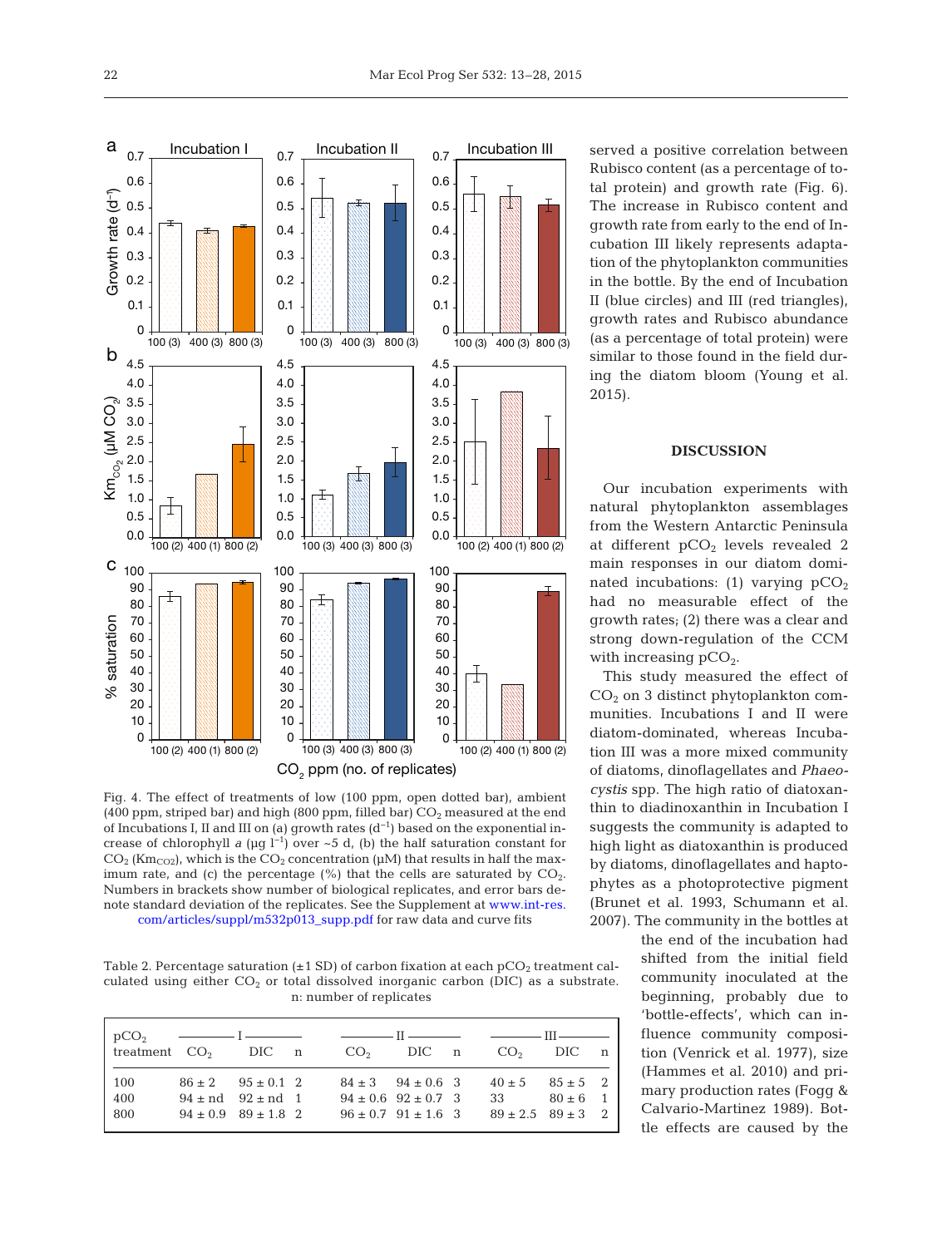

Fig. 5. (a) External carbonic anhydrase (eCA) enhancement factor, as measured by following  $^{18}$ O exchange between  $\rm CO_2$  and  $\rm HCO_3^-$  and expressed as relative enhancement of the uncatalyzed rate. Incubation I was measured from pooled triplicate samples, whereas Incubations II and III show standard deviation of biological triplicates, all measured at the end of the incubations. (b) The biological fractionation of stable carbon isotopes (εp) measured at the end of the incubation for I and II and early in Incubation III. Error bars denote standard deviation of 3 biological replicates.  $\delta^{13}C_{CO2}$  and  $\delta^{13}C_{POC}$  used to derive εp are shown in Table S3 in the Supplement



Fig. 6. Rubisco abundance as percentage of total protein plotted against growth rates  $(d^{-1})$ . For Incubation II (blue), values were taken at the initiation (+) and at the end (circles). For Incubation III (red), values were taken at the initiation (×), early (squares) and at the end (triangles). Increasing color intensity from light to dark indicates increasing  $CO<sub>2</sub>$  concentrations. The error bars are standard deviations of 3 biological replicates

artificial environment created by the enclosure of the natural phytoplankton community within a bottle, which removes mixing, prevents the exchange of nutrients with the surrounding waters and excludes large grazers (Calvo-Díaz et al. 2011).

Despite the difference in community composition and physiology between incubations, the rates of growth and primary production were remarkably similar. Growth rates in all incubations were similar to those found during the diatom bloom sampled at Stn B  $(-0.5 d<sup>-1</sup>)$ . Similar growth rates (as determined through cell counts) of psychrophilic algae have been observed in the laboratory and the field (Gilstad & Sakshaug 1990, Timmermans et al. 2001), one exception being the high growth rates of the diatoms *Chaetoceros debilis* and *Pseudo-nitzschia subcuvata* in laboratory experiments of Trimborn et al. (2013). In this study, growth rates were normalized to chl *a*, and some studies have observed a decrease in chl *a* with increasing  $CO<sub>2</sub>$ (e.g. Sobrino et al. 2008), which would produce errors in our growth rate estimates. However, we found no effect of CO2 on chl *a* throughout our diatomdominated Incubations I and II, though

there was an increase in chl  $a$  with  $CO<sub>2</sub>$ early in Incubation III, which artificially increased growth rates at high  $CO<sub>2</sub>$ . While we have no measurements of chl *a*:POC later in Incubation III, chl *a* normalized growth rates show no  $CO<sub>2</sub>$  effect by the middle or at the end of the incubation. It is likely that once the cells (and thus the chl *a* content) have acclimated to the different  $CO<sub>2</sub>$  concentrations, the rate of increase in chl *a* concentrations over time will be indicative of growth rate and not of changing cellular content.

In general, growth rates increased over the course of the incubations, and this is likely the result of the adaptation of the community to the conditions in the bottles. Interestingly, the increase in growth rates over the course of the incubation was paralleled by an increase in the concentration of Rubisco (Fig. 6). This result is in agreement with the idea that the carboxylation by Rubisco may be the limiting step in photosynthesis in cold-water phytoplankton (Young et al. 2015).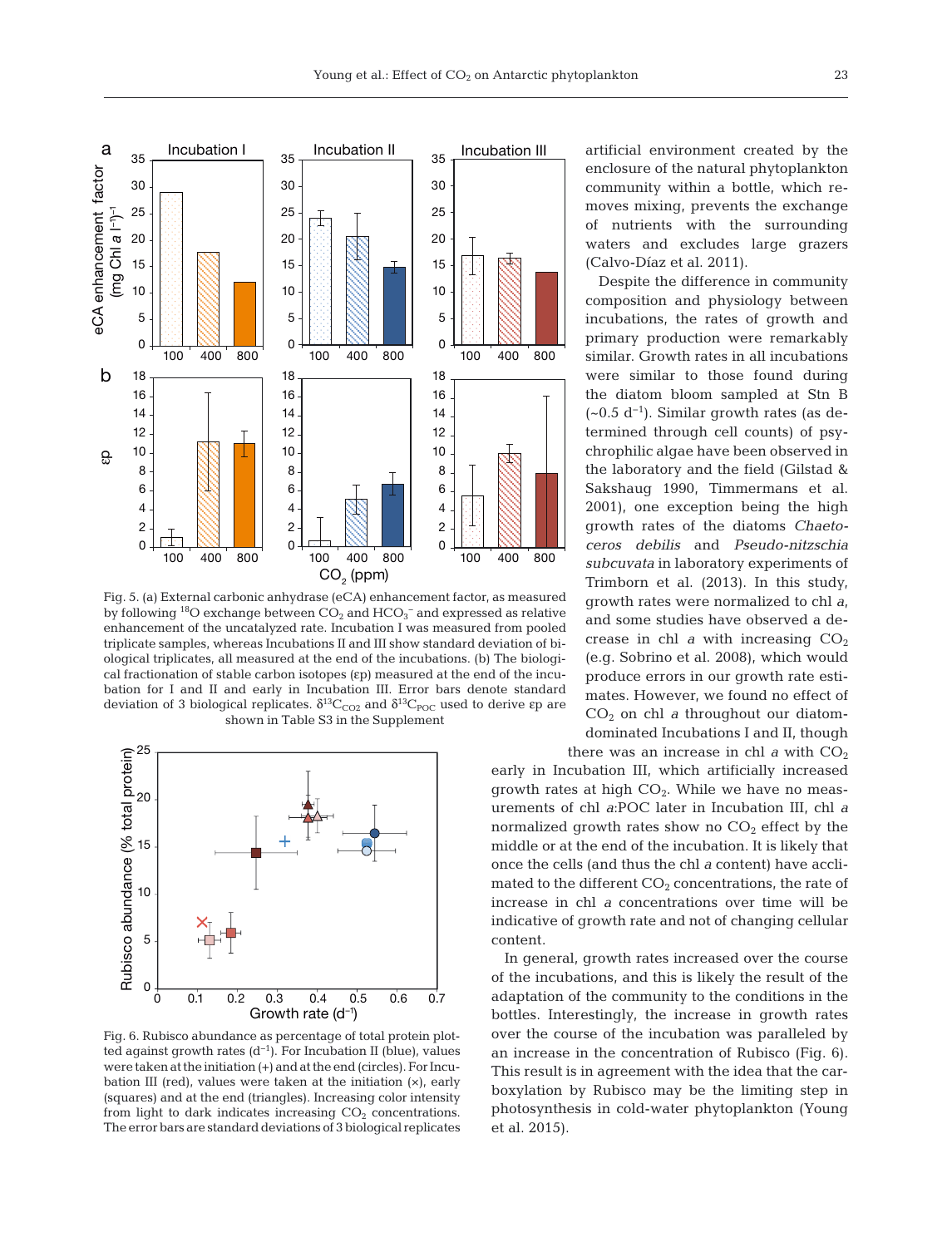In Incubation I, we observed an increase in net carbon fixation (NC, measured by  $^{14}$ C over 24 h normalized to chl *a*) at high pCO<sub>2</sub>, whereas in Incubation III, we observed a decrease in oxygen evolution (both  $NP<sub>L</sub>$  and GP in the light). These opposite responses are likely explained by the different parameters that are measured by the 2 techniques. In particular, a de crease in dark respiration at high  $pCO<sub>2</sub>$  (and low  $pH$ ), as observed in a previous field study (Hopkinson et al. 2010), would increase net carbon fixation measured by  $^{14}C$  without affecting the evolution of  $O_2$  in the light. Other explanations include variation in the production of dissolved organic carbon, which would not be accounted for in 14C fixation.

It is well known that many Antarctic phytoplankton utilize carbon concentrating mechanisms (CCMs) (Tortell et al. 2008b, 2010, 2013, Trimborn et al. 2013, Kranz et al. 2015), and it has been suggested that down-regulation of the CCM in response to high  $CO<sub>2</sub>$ may free up energy for growth (Giordano et al. 2005, Raven et al. 2011). While we did not observe a  $CO<sub>2</sub>$ influence on growth, we did observe clear down-regulation of the CCM with increasing  $pCO<sub>2</sub>$  in the 2 diatom-dominated incubations. Down-regulation of the CCM was shown through increased  $CO<sub>2</sub>$  halfsaturation constants for cellular carbon fixation  $(Km_{CO2})$ , decreased external carbonic anhydrase activity (eCA) and increased biological fractionation of stable carbon isotopes (εp).

The lack of  $CO<sub>2</sub>$ -dependent CCM regulation in Incubation III is interesting. This is consistent with observations that the photosynthetic apparatus is saturated only if one considers total dissolved inorganic carbon (DIC) as a substrate instead of  $CO<sub>2</sub>$ . One possible explanation is that the dominant species in the Incubation III (mix of *Phaeocystis* spp. diatoms and dinoflagellates) may chiefly take up bicarbonate. The use of bicarbonate as the predominant source of carbon has been observed in *Phaeocystis*-dominated Ross Sea phytoplankton assemblages (Tortell et al. 2010) and at the height of the diatom bloom in the WAP in the same season as our incubations (Kranz et al. 2015). In Incubation III, the dominant use of bicarbonate may be due to the sudden shift in  $CO<sub>2(aq)</sub>$  concentrations just prior to sampling. We note that this drop in  $CO_2$  resulted in narrowed range of  $pCO_2$  concentrations between treatments.

The  $CO<sub>2</sub>$  half-saturation constant for cellular carbon fixation ( $\text{Km}_{\text{CO2}}$ ) in all 3 incubations was considerably lower than the concentration of ambient  $CO<sub>2(aq)</sub>$  in the incubation bottles and lower than the  $CO<sub>2</sub>$  half-saturation constant of Rubisco (K<sub>C</sub>). This provides direct evidence for an operational CCM under all  $pCO<sub>2</sub>$  treatments. Remarkably, the  $Km_{CO2}$ increased with increasing  $CO<sub>2</sub>$  in such a way that the cells maintained  $CO<sub>2</sub>$  saturation just over 80%. This result suggests a tight regulation of carbon uptake kinetics with external  $CO<sub>2</sub>$  concentrations. Components of the CCM that may be regulated to maintain 80% saturation include increasing carbonic anhydrase activity (as shown in Fig. 5a) and bicarbonate transport (as shown during an Antarctic diatom bloom by Kranz et al. 2015).

Our results agree with those of Kranz et al. (2015), who found that phytoplankton were able to regulate  $\text{Km}_{\text{CO2}}$  to maintain nearly 80% during the diatom bloom in the WAP despite a large drawdown of  $CO<sub>2</sub>$ . A positive correlation between  $\text{Km}_{\text{CO2}}$  and  $\text{CO}_2$  concentrations has been observed previously in Amundsen phytoplankton assemblages (Tortell et al. 2013) and in *Phaeocystis*-dominated Ross Sea phytoplankton communities (Tortell et al. 2010), albeit over a much wider range in  $Km_{CO2}$ .

The role of external carbonic anhydrase (eCA) in the CCM is to maintain a high  $CO<sub>2</sub>$  concentration at the cell surface (Elzenga et al. 2000), which may be particularly important during the bloom when external  $CO<sub>2</sub>$  concentrations are low and diffusion is slow. The down-regulation of eCA activity in Incubations I and II agrees with the laboratory study of Trimborn et al. (2013), who found decreased eCA activity in all the Antarctic phytoplankton under high  $CO<sub>2</sub>$  conditions. In contrast, Tortell et al. (2010, 2013) and Kranz et al. (2015) found no significant correlation of eCA activity and  $pCO<sub>2</sub>$  in the field (WAP and Ross Sea) or in cultures of *Fragilariopsis cylindrus*. These differences may reflect the small energy benefit provided by eCA (Hopkinson et al. 2013, Kranz et al. 2015), which may be essential only when  $CO<sub>2</sub>$  levels are very low (<1 µM) (Burkhardt et al. 2001). In Incubation III, which we suggest relies on  $HCO_3^-$  as the dominant source of inorganic carbon, eCA activity is still present. However, eCA activity is lower in Incubation III compared to the other incubations at low  $CO<sub>2</sub>$ , further supporting a  $HCO<sub>3</sub><sup>-</sup>$  dominant uptake mechanism. Nonetheless,  $CO<sub>2</sub>$  may still be taken up to some extent in Incubation III, requiring the need of some eCA to elevate  $CO<sub>2</sub>$  concentrations around the cell while having little effect on the  $HCO<sub>3</sub><sup>-</sup> concentration.$ 

We observed a positive correlation between the biological fractionation of stable carbon isotopes (εp) and  $CO<sub>2</sub>$ , which was also seen during a large diatom bloom in the WAP (Kranz et al. 2015). A recent field study in the Amundsen Sea (Tortell et al. 2013) found a similar negative correlation between  $\delta^{13}C_{\text{POC}}$  and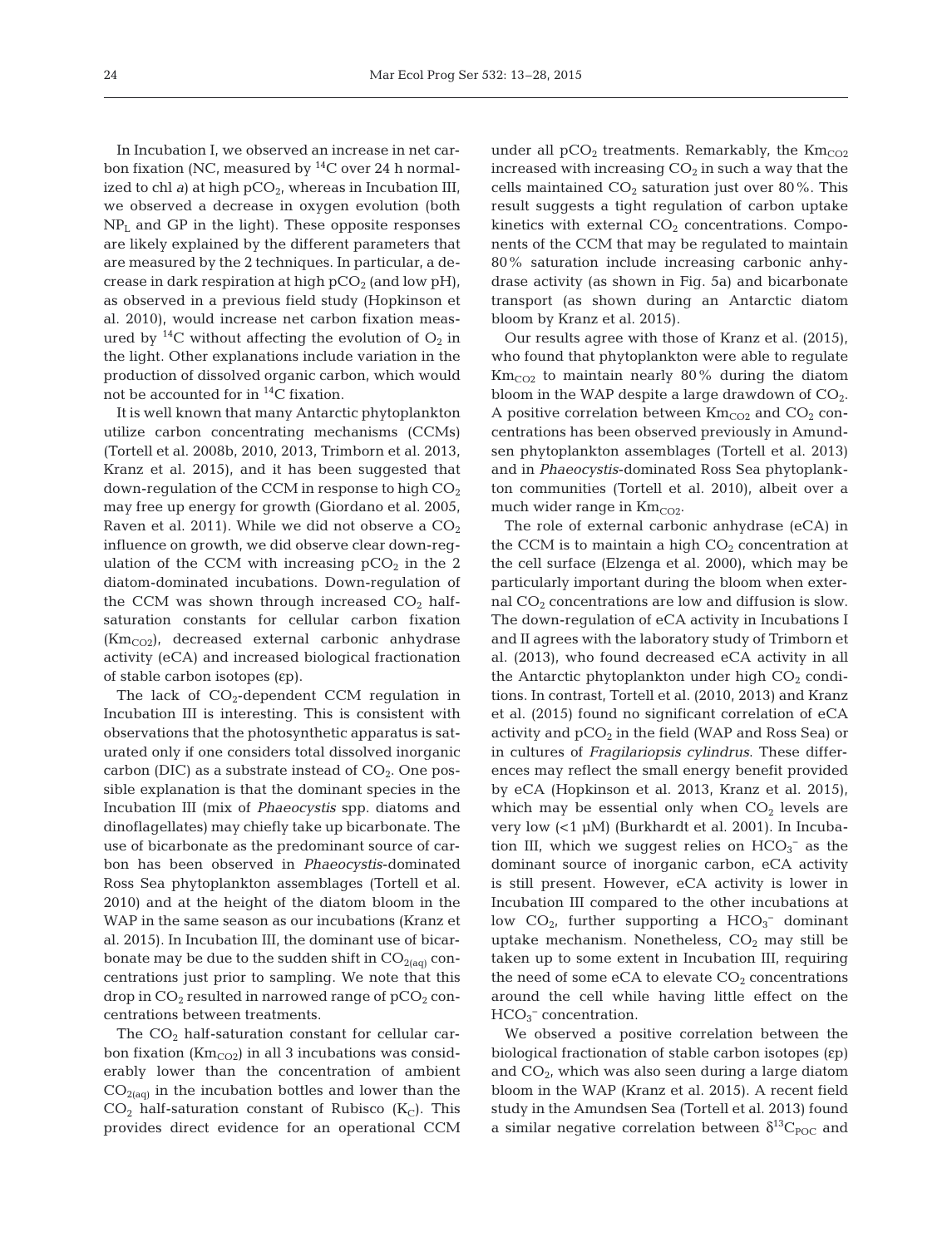growth rates/ $pCO<sub>2</sub>$ . As growth rates were similar across our different  $CO<sub>2</sub>$  incubation treatments, the variation in  $\delta^{13}$ C must be primarily dependent on ambient  $CO<sub>2</sub>$  concentrations. A compilation of field and laboratory studies over a range of temperatures (Tortell et al. 2000) observed that the non-linear de crease of  $\varepsilon$ p with increasing growth rates/ $CO<sub>2</sub>$  could only be explained with active uptake of inorganic carbon (i.e. a CCM) (Tortell et al. 2000). A model of an Antarctic diatom CCM based on field data (Kranz et al. 2015) demonstrated that εp is largely driven by the gross fluxes of inorganic carbon in and out of the cell due to the high membrane permeability of  $CO<sub>2</sub>$ . As external  $CO<sub>2</sub>$  concentrations decrease, these gross fluxes also decrease, leading to a higher intracellular  $13<sup>13</sup>C$  concentration. These gross fluxes dominate the signal of  $\delta^{13}C_{\text{POC}}$  and explain why a shift in the proportion of  $HCO_3^-$  uptake has little influence on  $\delta^{13}C_{\text{POC}}$ 

While a number of mechanisms can explain an increase of  $\varepsilon$ p at high  $CO<sub>2</sub>$ , the results of modeling the Antarctic spring diatom bloom (Kranz et al. 2015), suggest that an increase in εp is more likely due to a larger exchange of intracellular DIC via  $CO<sub>2</sub>$  diffusion across membranes than a decrease in relative  $HCO<sub>3</sub><sup>-</sup>$  utilization.

Our finding that  $pCO<sub>2</sub>$  had little effect on phytoplankton growth rates agrees with the results of Trimborn et al. (2013) for the majority of Antarctic phytoplankton tested (2 of 3 different genera of Antarctic diatoms and a *Phaeocystis* sp.). Nonetheless, Trimborn et al. (2013) observed that the fastgrowing diatom species *Chaetoceros debilis* (see above) increased its growth rate in response to rising  $CO<sub>2</sub>$ . This appears to be a species-specific response, as another species from the same genus, *Chaetoceros brevis*, showed no  $CO_2$  response in growth or composition (Boelen et al. 2011). Field studies have demonstrated variable effects of  $CO<sub>2</sub>$  on the growth of Antarctic phytoplankton. In incubations of natural Ross Sea phytoplankton assemblages (mixed diatoms and *Phaeocystis* spp.), growth and net carbon fixation rates increased by around 10 to 20% with high  $CO<sub>2</sub>$  as the communities transitioned from pennate diatoms to larger centric diatom species (*Chaetoceros* spp.; Tortell et al. 2008b). However, in another Ross Sea study, high  $pCO<sub>2</sub>$  had no effect on net (24 h) carbon fixation but decreased both short-term carbon fixation rates and CCM activity in a *Phaeocystis* spp. dominated community (Tortell et al. 2010).

Some laboratory studies have shown that acclimation to high  $CO<sub>2</sub>$  results in the down-regulation of the entire photosynthetic machinery in phytoplankton due to enhanced energy efficiency of photosynthesis through down-regulation of the CCM (Sobrino et al. 2008). In our diatom-dominated communities, we observed no down-regulation of photosynthetic machinery (chl  $a$  or Rubisco) with  $CO<sub>2</sub>$ , despite clear down-regulation of their CCM. Our findings are also consistent with the suggestion that photosynthetic gene expression is repressed by carbohydrate accumulation (Woodger et al. 2005), as we also observed that  $CO<sub>2</sub>$  had little effect on POC:PN ratios. We hypothesize that the low energy savings produced from CCM down-regulation at cold temperatures (see below), along with the high protein levels re quired to maintain photosynthesis (e.g. Rubisco; Young et al. 2015) imply that psychrophilic diatoms are unlikely to be able to increase photosynthetic efficiency at high  $CO<sub>2</sub>$ .

The apparent paradox of CCM down-regulation without significant changes in growth rates may be explained by the relatively low energy requirements of the CCM in cold-water phytoplankton. This low energetic requirement stems principally from 2 factors: (1) the high solubility of  $CO<sub>2</sub>$  in seawater at cold temperatures; (2) the low  $CO<sub>2</sub>$  half-saturation constant of Rubisco ( $K_C$ ) at low temperature (Young et al. 2015). For example, the solubility of  $CO_2$  is ~25 µM in airequilibrated seawater at  $0^{\circ}$ C, while the K<sub>C</sub> for diatom Rubisco is  $~15$  µM. These values change to 13 and 45 µM, respectively at 20°C (Young et al. 2015).

The bulk of the energy required for the CCM comes from the active transport of bicarbonate into the chloroplast to make up for the passive loss of  $CO<sub>2</sub>$ by diffusion. The net result is that this energy requirement is roughly proportional to the gradient of  $CO<sub>2</sub>$  from the site of fixation to the bulk seawater. To calculate the energetic cost of the CCM, we followed the calculation by Kranz et al. (2015) for a diatom cell of 20 µm in diameter and a concentration of 60 µM  $CO<sub>2</sub>$  in the pyrenoid (to obtain 80% saturation of Rubisco with a  $K_C$  of 15 µM). We found the energetic cost of the CCM to be 157, 100 and 28 kJ for each mole of  $CO<sub>2</sub>$  fixed at 100, 400 and 800 ppm, respectively (Table 3). Thus, between 100 and 800 ppm, there is an energy saving of 129 kJ. This is a relatively small fraction of the 2438 to 2840 kJ required to fix 1 mole  $CO<sub>2</sub>$  into biomass (Buchanan et al. 2000, Boyle & Morgan 2011) (590 kJ is required just for the Calvin Cycle, 3ATP + 2 NADPH; Falkowski & Raven 2007). Furthermore, it is likely that cold-water phytoplankton are not energy limited, as alternative processes that generate ATP, e.g. cyclic electron flow around PSI, have been shown to be highly active (Goldman et al. 2015).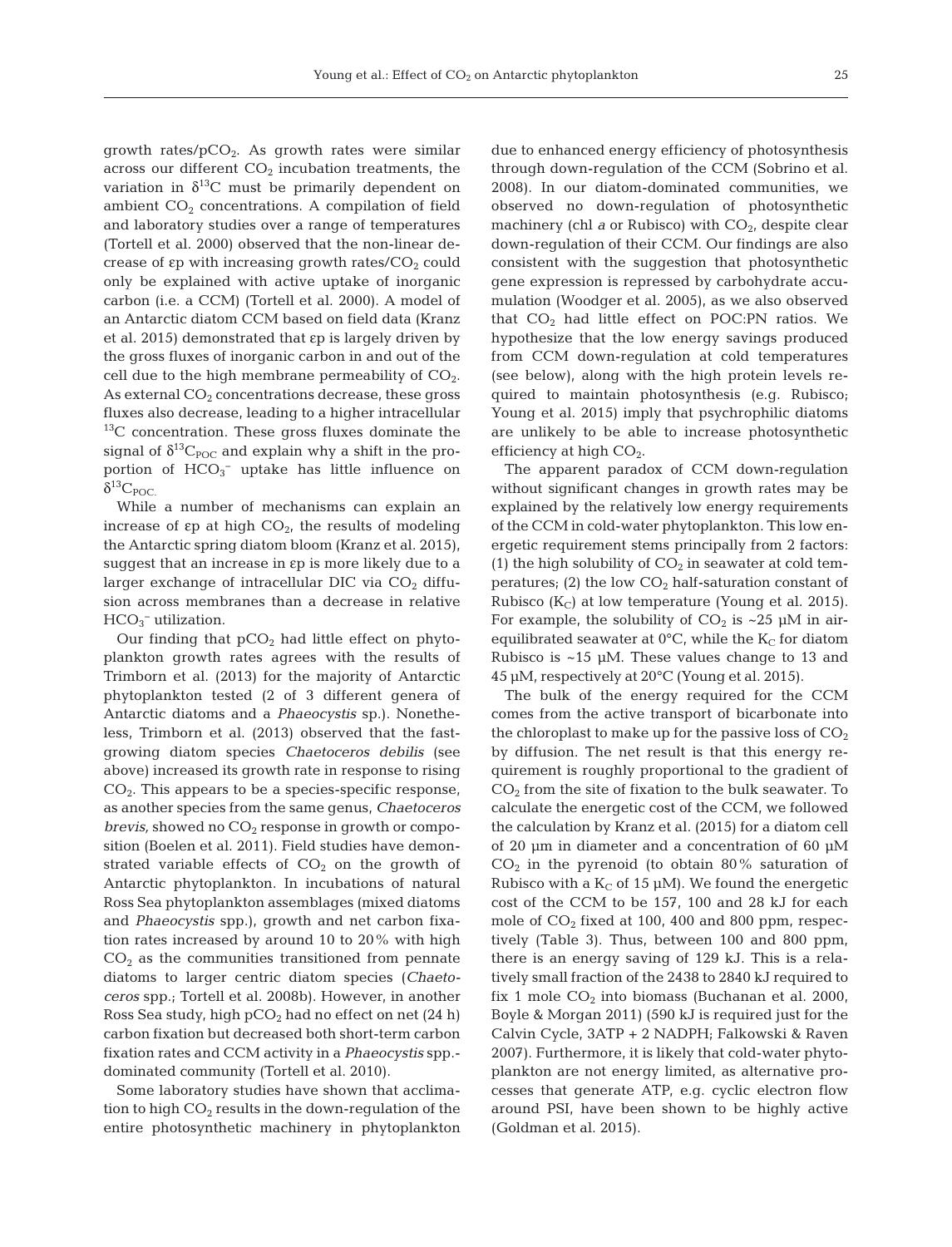Table 3. Calculated flux of  $CO_2$  from a 20 µm diameter polar diatom at various  $CO_2$  treatments. Pyrenoid  $[CO_2]$  was set as the concentration required to achieve 80% CO<sub>2</sub> saturation of Rubisco with a Kc of 15 µM. Flux was calculated as the CO<sub>2</sub> gradient between external and pyrenoid, multiplied by the mass transfer coefficient for the pyrenoid  $(4.5 \times 10^{-9} \text{ cm}^3 \text{ s}^{-1})$  for a diatom cell with a 20 µm diameter (Kranz et al. 2015). A negative value indicates a flux out of the cell. Energy loss was calculated from the estimation of 4 moles  $CO_2$  leaked for every 1 mole of  $CO_2$  fixed at 400 ppm (Kranz et al. 2015) and assuming active transport of bicarbonate is through a SLC4 type bicarbonate transporter with an energetic cost of 0.5 ATP per bicarbonate transported (Hopkinson et al. 2011, Nakajima et al. 2013)

| $CO2$ treatment<br>(ppm) | External<br>$[CO2]$ ( $\mu$ M) | Pyrenoid<br>$[CO2]$ ( $\mu$ M) | Flux<br>(fmoles $CO_2$ s <sup>-1</sup> cell <sup>-1</sup> ) | Fold leakage<br>normalised to 400 ppm | Energy loss<br>(kJ per mole of $CO2$ ) |
|--------------------------|--------------------------------|--------------------------------|-------------------------------------------------------------|---------------------------------------|----------------------------------------|
| 100                      |                                | 60                             | $-0.25$                                                     | 1.57                                  | 157                                    |
| 400                      | 25                             | 60                             | $-0.16$                                                     | 1.00                                  | 100                                    |
| 800                      | 50                             | 60                             | $-0.05$                                                     | 0.29                                  | 28                                     |

# **CONCLUSIONS**

Phytoplankton in the coastal Western Antarctic Peninsula provide the basis for an extremely productive food web and are responsible for a large biological sink of  $CO<sub>2</sub>$  from the atmosphere. While this region is particularly sensitive to climate change, the direct effects of increasing  $CO<sub>2</sub>$  on phytoplankton community, production and cellular composition appear small. This is despite the fact that some phytoplankton clearly respond to increasing  $CO<sub>2</sub>$  by downregulating their carbon concentrating mechanism. However, the energy savings of this down-regulation does not appear to be sufficient for an observable increase in growth rate and primary production, and thus the direct effect of rising  $CO<sub>2</sub>$  on phytoplankton productivity in this region may be limited.

*Acknowledgements*. We acknowledge the exceptional as sistance provided by the science support and administrative staff at Palmer Station and the entire Palmer LTER science team. We thank Jay Pinckney for running the HPLC samples and Brian Hopkinson for advice on calculating CCM energy savings. This study was funded by the US National Science Foundation (OPP 1043593, EF 1040965, OCE 0825192). Funding to PDT was provided by the Natural Science and Engineering Research Council of Canada. We acknowledge the anonymous reviewers for their insightful comments

#### LITERATURE CITED

- [Arrigo KR, van Dijken G, Long M \(2008\) Coastal Southern](http://dx.doi.org/10.1029/2008GL035624) ➤ Ocean: A strong anthropogenic  $CO<sub>2</sub>$  sink. Geophys Res Lett 35:L21602, doi:10.1029/2008GL035624
- ▶ [Baker TS, Eisenberg D, Eiserling FA, Weissman L \(1975\)](http://dx.doi.org/10.1016/0022-2836(75)90267-3) The structure of form I crystals of D-ribulose-1,5-diphosphate carboxylase. J Mol Biol 91: 391−398
	- Becker DA (1990) Homogeneity and evaluation of the New NIST Leaf Certified Reference Materials. Biol Trace Elem Res 26-27:571-577
- ▶ [Boelen P, van de Poll WH, van der Strate HJ, Neven IA,](http://dx.doi.org/10.1016/j.jembe.2011.06.012) Beardall J, Buma AGJ (2011) Neither elevated nor

reduced CO2 affects the photophysiological performance of the marine Antarctic diatom *Chaetoceros brevis*. J Exp Mar Biol Ecol 406:38-45

- ► [Boyle NR, Morgan JA \(2011\) Computation of metabolic](http://dx.doi.org/10.1016/j.ymben.2011.01.005) fluxes and efficiencies for biological carbon dioxide fixation. Metab Eng 13: 150−158
	- Brewer PG, Bradshaw AL, Williams RT (1986) Measurements of total carbon dioxide and alkalinity in the North Atlantic Ocean. In: Trabalka JR, Reichle DE (eds) The changing carbon cycle: a global analysis. Springer, New York, NY, p 348–370
- ► [Brunet C, Brylinski JM, Lemoine Y \(1993\)](http://dx.doi.org/10.3354/meps102069) *In situ* variations of the xanthophylls diatoxanthin and diadinoxanthin: photoadaptation and relationships with a hydrodynamical system in the eastern English Channel. Mar Ecol Prog Ser 102:69-77
	- Buchanan BB, Gruissem W, Jones RL (eds) (2000) Biochemistry and molecular biology of plants. American Society of Plant Physiologists, Rockville, MD
- ► [Burkhardt S, Amoroso G, Riebesell U, Sültemeyer D \(2001\)](http://dx.doi.org/10.4319/lo.2001.46.6.1378)  $CO<sub>2</sub>$  and  $HCO<sub>3</sub><sup>-</sup>$  uptake in marine diatoms acclimated to different CO<sub>2</sub> concentrations. Limnol Oceanogr 46: 1378−1391
- [Calvo-Díaz A, Díaz-Pérez L, Suárez LÁ, Morán XAG, Teira](http://dx.doi.org/10.1128/AEM.00066-11) ➤ E, Marañón E (2011) Decrease in the autotrophic-to-heterotrophic biomass ratio of picoplankton in oligotrophic marine waters due to bottle enclosure. Appl Environ Microbiol 77:5739-5746
- [Campbell DA, Cockshutt AM, Porankiewicz-Asplund J](http://dx.doi.org/10.1034/j.1399-3054.2003.00175.x) ➤ (2003) Analysing photosynthetic complexes in uncharacterized species or mixed microalgal communities using global antibodies. Physiol Plant 119:322-327
- [Cassar N, Laws EA, Bidigare RR, Popp BN \(2004\) Bicarbon-](http://dx.doi.org/10.1029/2003GB002116)➤ ate uptake by Southern Ocean phytoplankton. Global Biogeochem Cycles 18: GB2003, doi: 10.1029/2003GB 002116
- [Crawfurd KJ, Raven JA, Wheeler GL, Baxter EJ, Joint I](http://dx.doi.org/10.1371/journal.pone.0026695) ➤ (2011) The response of *Thalassiosira pseudonana* to long-term exposure to increased  $CO<sub>2</sub>$  and decreased pH. PLoS ONE 6:e26695
- ► [Dickson AG, Millero FJ \(1987\) A comparison of the equilib](http://dx.doi.org/10.1016/0198-0149(87)90021-5)rium constants for the dissociation of carbonic acid in seawater media. Deep-Sea Res 34: 1733−1743
- ► [Ducklow HW, Baker K, Martinson DG, Quetin LB and others](http://dx.doi.org/10.1098/rstb.2006.1955) (2007) Marine pelagic ecosystems: the West Antarctic Peninsula. Philos Trans R Soc Lond B 362:67-94
- ► [Ducklow HW, Fraser W, Meredith MP, Stammerjohn SE and](http://dx.doi.org/10.5670/oceanog.2013.62) others (2013) West Antarctic Peninsula: an ice-depen-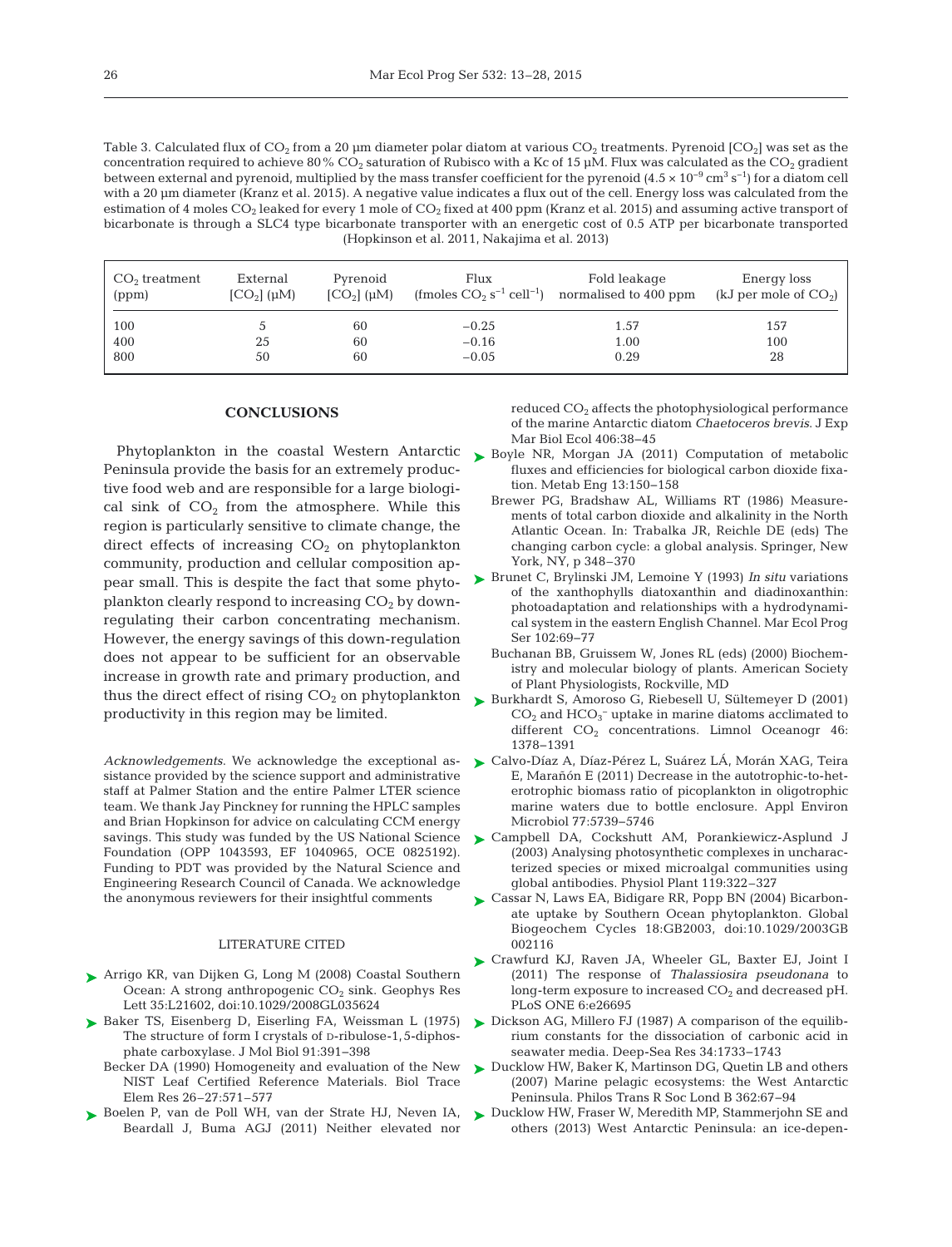dent coastal marine ecosystem in transition. Oceanography (Wash DC) 26: 190−203

- ► [Egleston ES, Sabine CL, Morel FMM \(2010\) Revelle revis](http://dx.doi.org/10.1029/2008GB003407)ited: buffer factors that quantify the response of ocean chemistry to changes in DIC and alkalinity. Global Biogeochem Cycles 24, GB1002, doi:10.1029/2008GB003407
- [Elzenga JTM, Prins HBA, Stefels J \(2000\) The role of extra-](http://dx.doi.org/10.4319/lo.2000.45.2.0372)➤ cellular carbonic anhydrase activity in inorganic carbon utilization of *Phaeocystis globosa* (Prymnesiophyceae):a comparison with other marine algae using the isotopic disequilibrium technique. Limnol Oceanogr 45: 372−380
- [Emerson S, Quay PD, Stump C, Wilbur D, Schudlich R \(1995\)](http://dx.doi.org/10.1029/95JC01333) ➤ Chemical tracers of productivity and respiration in the subtropical Pacific Ocean. J Geophys Res C 100: 15873−15887
- ► [Endo H, Sugie K, Yoshimura T, Suzuki K \(2015\) Effects of](http://dx.doi.org/10.5194/bg-12-2247-2015) CO2 and iron availability on *rbcL* gene expression in Bering Sea diatoms. Biogeosciences 12: 2247−2259
- ► [Engel A, Borchard C, Piontek J, Schulz K, Riebesell U,](http://dx.doi.org/10.1016/0198-0149(90)90106-6) Bellerby R (2012)  $CO<sub>2</sub>$  increases <sup>14</sup>C-primary production in an Arctic plankton community. Biogeosciences Discuss 9: 10285−10330
	- Falkowski PG, Raven JA (2007) Aquatic photosynthesis, Vol 2. Princeton University Press, Princeton, NJ
- [Fogg GE, Calvario-Martinez O \(1989\) Effects of bottle size in](http://dx.doi.org/10.1007/BF00015518) ➤ determinations of primary productivity by phytoplankton. Hydrobiologia 173: 89−94
- ► [Gilstad M, Sakshaug E \(1990\) Growth rates of ten diatom](http://dx.doi.org/10.3354/meps064169) species from the Barents Sea at different irradiances and day lengths. Mar Ecol Prog Ser 64: 169 −173
- $\blacktriangleright$  Giordano M, Beardall J, Raven JA (2005) CO<sub>2</sub> concentrating mechanisms in algae: mechanisms, environmental modulation, and evolution. Annu Rev Plant Biol 56:99–131
- [Gleitz M, Kukert H, Riebesell U, Dieckmann GS \(1996\) Car-](http://dx.doi.org/10.3354/meps135169)➤ bon acquisition and growth of Antarctic sea ice diatoms in closed bottle incubations. Mar Ecol Prog Ser 135: 169−177
- ► [Goldman JAL, Kranz SA, Young JN, Tortell PD, Stanley](http://dx.doi.org/10.1111/nph.13125) RHR, Bender ML, Morel FM (2015) Gross and net production during the spring bloom along the Western Antarctic Peninsula. New Phytol 205: 182–191
- ▶ [Hammes F, Vital M, Egli T \(2010\) Critical evaluation of the](http://dx.doi.org/10.1128/AEM.01914-09) volumetric 'bottle effect' on microbial batch growth. Appl Environ Microbiol 76: 1278−1281
- ► [Hopkinson B, Xu Y, Shi D, McGinn PJ, Morel FM \(2010\) The](http://dx.doi.org/10.4319/lo.2010.55.5.2011) effect of  $CO<sub>2</sub>$  on the photosynthetic physiology of the phytoplankton in the Gulf of Alaska. Limnol Oceanogr 55: 2011−2024
- ▶ [Hopkinson BM, Dupont CL, Allen AE, Morel FMM \(2011\)](http://dx.doi.org/10.1073/pnas.1018062108) Efficiency of the  $CO_2$ -concentrating mechanism of diatoms. Proc Natl Acad Sci USA 108:3830-3837
- ▶ [Hopkinson BM, Meile C, Shen C \(2013\) Quantification of](http://dx.doi.org/10.1104/pp.113.217737) extracellular carbonic anhydrase activity in two marine diatoms and investigation of its role. Plant Physiol 162: 1142−1152
- ► [Keller K, Morel FMM \(1999\) A model of carbon isotopic frac](http://dx.doi.org/10.3354/meps182295)tionation and active carbon uptake in phytoplankton. Mar Ecol Prog Ser 182:295-298
	- Knap AH, Michaels A, Close AR, Ducklow H, Dickson AG (1996) Protocols for the Joint Global Ocean Flux Study (JGOFS) core measurements. JGOFS, Reprint of the IOC Manuals and Guides No 29, UNESCO 1994 19, Paris
- [Kranz SA, Young JN, Hopkinson B, Goldman JAL, Tortell](http://www.ncbi.nlm.nih.gov/entrez/query.fcgi?cmd=Retrieve&db=PubMed&list_uids=25308897&dopt=Abstract) ➤ PD, Morel FMM (2015) Low temperature reduces the energetic requirement for the  $CO<sub>2</sub>$  concentrating mechanism in diatoms. New Phytol 205: 192−201
- ► [Le Quéré C, Rödenbeck C, Buitenhuis ET, Conway TJ and](http://dx.doi.org/10.1126/science.1136188) others (2007) Saturation of the Southern Ocean  $CO<sub>2</sub>$  sink due to recent climate change. Science 316: 1735−1738
- [Losh JL, Morel FMM, Hopkinson BM \(2012\) Modest](http://dx.doi.org/10.3354/meps09981) ➤ increase in the C:N ratio of N-limited phytoplankton in the California Current in response to high  $CO<sub>2</sub>$ . Mar Ecol Prog Ser 468:31-42
- ► [Losh JL, Young JN, Morel FM \(2013\) Rubisco is a small frac](http://dx.doi.org/10.1111/nph.12143)tion of total protein in marine phytoplankton. New Phytol 198:52−58
- ▶ [McMinn A, Müller MN, Martin A, Ryan KG \(2014\) The](http://dx.doi.org/10.1371/journal.pone.0086984) response of Antarctic sea ice algae to changes in pH and CO<sub>2</sub>. PLoS ONE 9:e86984
- [Mehrbach C, Culberson CH, Hawley JE, Pytkowicz RM](http://dx.doi.org/10.4319/lo.1973.18.6.0897) ➤ (1973) Measurement of the apparent dissociation constants of carbonic acid in seawater at atmospheric pressure. Limnol Oceanogr 18: 897−907
- [Mitchell C, Beardall J \(1996\) Inorganic carbon uptake by an](http://dx.doi.org/10.1007/BF02390429) ➤ Antarctic sea-ice diatom, *Nitzschia frigida*. Polar Biol 16: 95−99
- ► [Montes-Hugo M, Doney SC, Ducklow HW, Fraser W, Mar](http://dx.doi.org/10.1126/science.1164533)tinson D, Stammerjohn SE, Schofield O (2009) Recent changes in phytoplankton communities associated with rapid regional climate change along the Western Antarctic Peninsula. Science 323: 1470−1473
- [Nakajima K, Tanaka A, Matsuda Y \(2013\) SLC4 family trans-](http://dx.doi.org/10.1073/pnas.1216234110)➤ porters in a marine diatom directly pump bicarbonate from seawater. Proc Natl Acad Sci USA 110: 1767−1772
- ▶ [Pinckney JL, Paerl HW, Harrington MB, Howe KE \(1998\)](http://dx.doi.org/10.1007/s002270050330) Annual cycles of phytoplankton community-structure and bloom dynamics in the Neuse River Estuary, North Carolina. Mar Biol 131: 371−381
- ▶ [Raven JA, Johnston AM, Kubler JE, Korb R and others](http://dx.doi.org/10.1093/aob/mcf171) (2002) Seaweeds in cold seas: evolution and carbon acquisition. Ann Bot 90:525-536
- ▶ [Raven JA, Giordano M, Beardall J, Maberly SC \(2011\) Algal](http://www.ncbi.nlm.nih.gov/entrez/query.fcgi?cmd=Retrieve&db=PubMed&list_uids=21327536&dopt=Abstract) and aquatic plant carbon concentrating mechanisms in relation to environmental change. Photosynth Res 109: 281−296
- ▶ [Raven JA, Beardall J, Giordano M \(2014\) Energy costs of](http://dx.doi.org/10.1007/s11120-013-9962-7) carbon dioxide concentrating mechanisms in aquatic organisms. Photosynth Res 121: 111−124
- ▶ [Reinfelder JR \(2011\) Carbon concentrating mechanisms in](http://dx.doi.org/10.1146/annurev-marine-120709-142720) eukaryotic marine phytoplankton. Annu Rev Mar Sci 3: 291−315
- ▶ [Riebesell U, Wolf-Gladrow DA, Smetacek V \(1993\) Carbon](http://dx.doi.org/10.1038/361249a0) dioxide limitation of marine phytoplankton growth rates. Nature 361:249-251
- ▶ [Schulz KG, Bellerby RGJ, Brussaard CPD, Büdenbender J](http://dx.doi.org/10.5194/bg-10-161-2013) and others (2013) Temporal biomass dynamics of an Arctic plankton bloom in response to increasing levels of atmospheric carbon dioxide. Biogeosciences 10: 161−180
- ▶ Schumann A, Goss R, Jakob T, Wilhelm C (2007) Investigation of the quenching efficiency of diatoxanthin in cells of *Phaeodactylum tricornutum* (Bacillariophyceae) with different pool sizes of xanthophyll cycle pigments. Phycologia 46: 113−117
	- Sharkey TD, Berry JA (1985) Carbon isotope fractionation in algae as influenced by an inducible  $CO<sub>2</sub>$  concentrating mechanism. In:Lucas W, Berry JA (eds) Inorganic carbon uptake by aquatic photosynthetic organisms. Am Soc Plant Physiol, Rockville, MD, p 389–401
- [Silverman DN \(1982\) Carbonic anhydrase: Oxygen-18](http://dx.doi.org/10.1016/S0076-6879(82)87037-7) ➤ exchange catalyzed by an enzyme with rate-contributing proton-transfer steps. Methods Enzymol 87:732-752